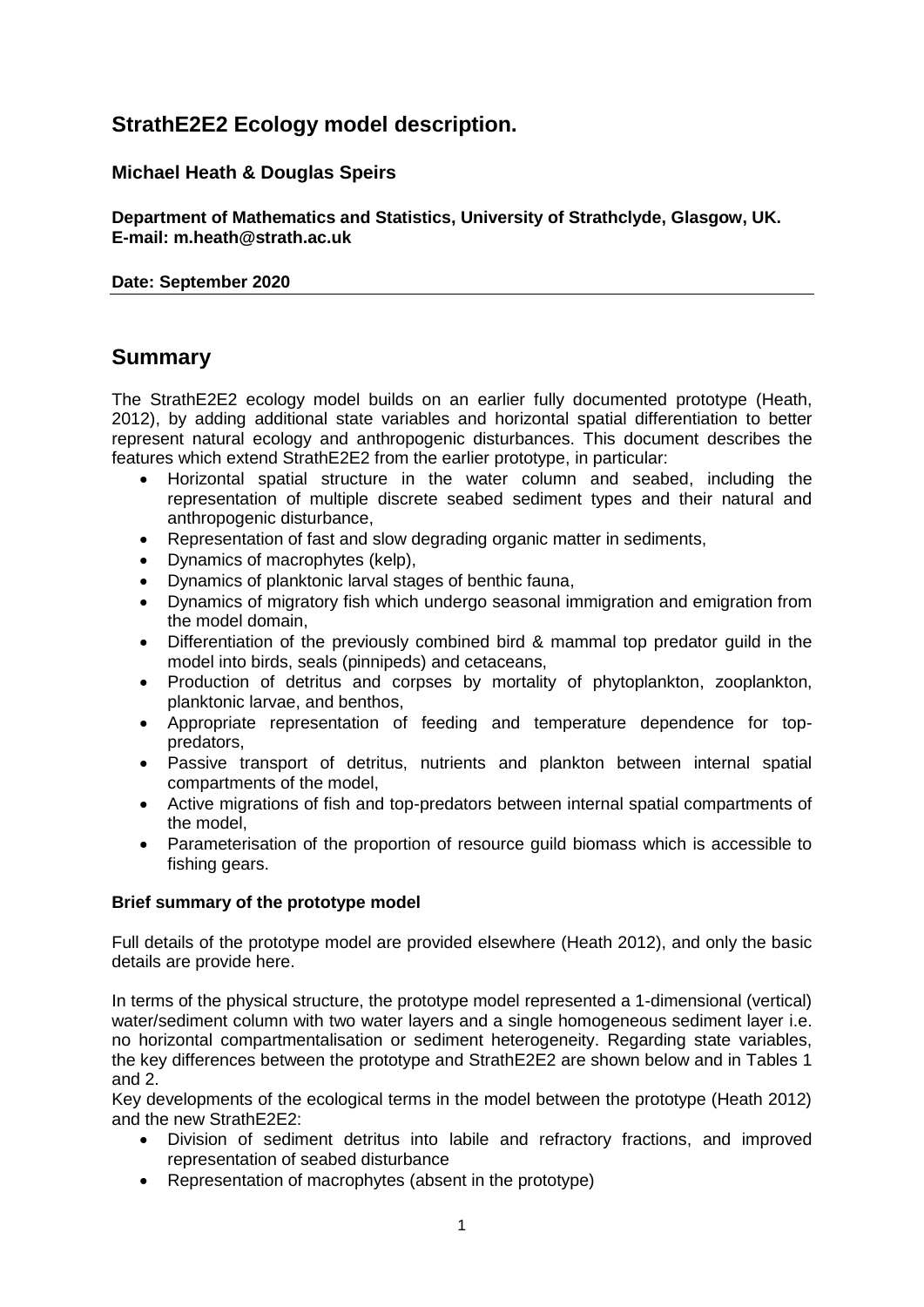- Representation of larval stages of benthos guilds (absent in the prototype)
- Representation of migratory fish (absent in the prototype)
- Disaggregation of the combined bird & mammal quild in the prototype into birds, pinnipeds and cetaceans

Key developments in spatial granularity of the model between the prototype (Heath 2012) and the new StrathE2E2

- Division of the model domain into offshore and inshore zones
- Division of seabed sediments into multiple types

Key developments in the representation of fishing in the model between the prototype (Heath 2012) and the new StrathE2E2

- Development of a separate fishing fleet model linked to the ecology model
- Improved representation of discarding, offal production and seabed disturbance by fishing operations

A summary of all the inputs, parameters and outputs from the new model Strathe2E2 is given in Table 3.

|       |  |  |  |  | Table 1. Ecology model state variables and spatial hierarchy in the prototype model (Heath |  |
|-------|--|--|--|--|--------------------------------------------------------------------------------------------|--|
| 2012) |  |  |  |  |                                                                                            |  |

| <b>Differentiated by vertical</b><br>layer (sediment or water<br>column) | <b>Represented as depth</b><br>integrated mass but with<br>dynamic vertical distribution | <b>Represented as depth</b><br>integrated mass |
|--------------------------------------------------------------------------|------------------------------------------------------------------------------------------|------------------------------------------------|
| Sediment bacteria and labile<br>detritus                                 | Omnivorous zooplankton                                                                   | Fishery discards                               |
| Suspended bacteria and<br>detritus                                       | Carnivorous zooplankton                                                                  | Corpses                                        |
| Pore-water nitrate                                                       |                                                                                          | Larvae of planktivorous<br>fish                |
| Pore-water ammonia                                                       |                                                                                          | Larvae of demersal fish                        |
| Water column nitrate                                                     |                                                                                          | Suspension/deposit<br>feeding benthos          |
| Water column ammonia                                                     |                                                                                          | Carnivore/scavenge<br>feeding benthos          |
| Phytoplankton                                                            |                                                                                          | Planktivorous fish                             |
|                                                                          |                                                                                          | Demersal fish                                  |
|                                                                          |                                                                                          | Birds & mammals                                |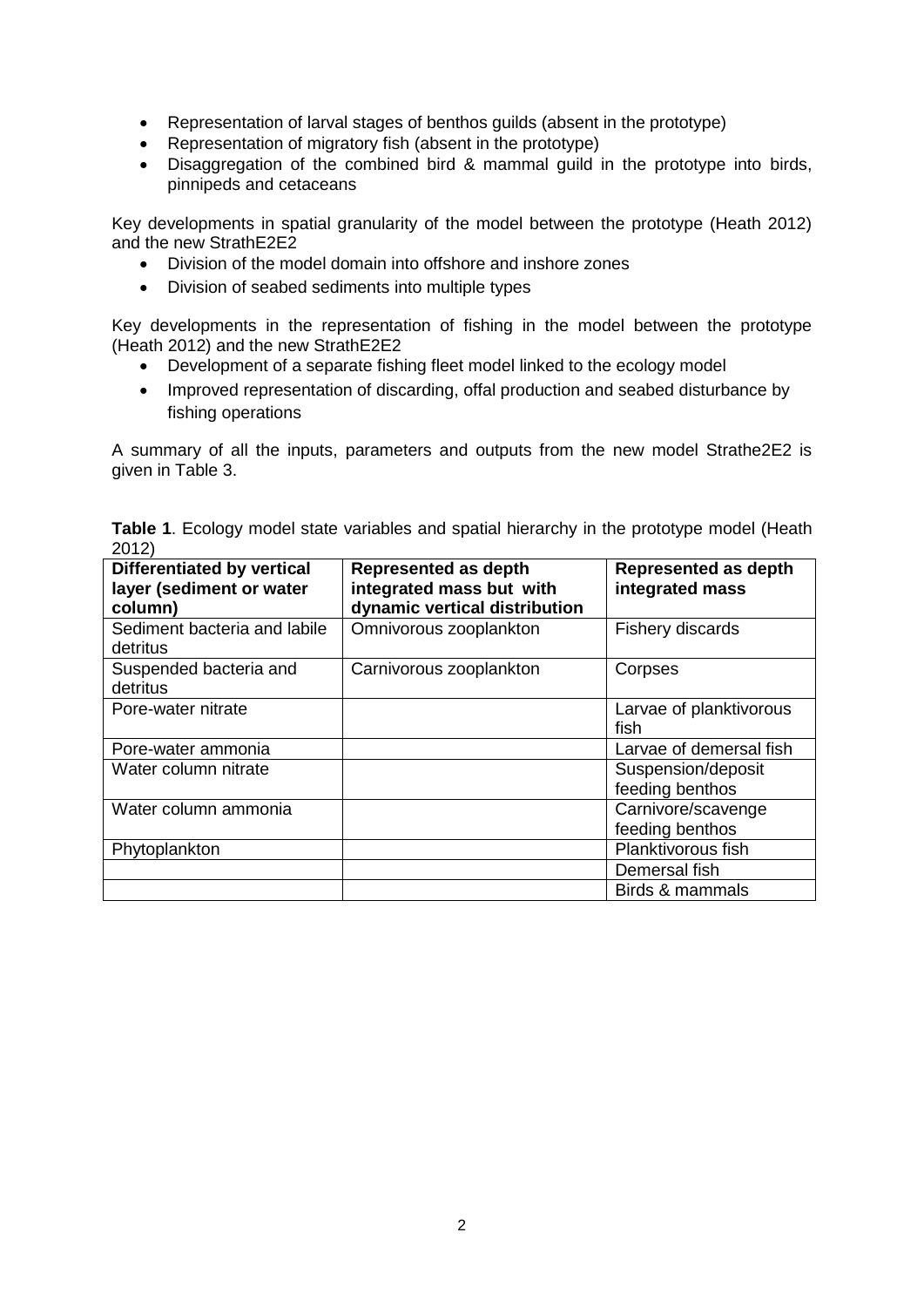|  |  | Table 2. Ecology model state variables and spatial hierarchy in the new model StrathE2E2. |
|--|--|-------------------------------------------------------------------------------------------|
|  |  |                                                                                           |

| <b>Differentiated</b><br>by horizontal<br>zone and<br>sediment<br>habitat | Differentiated by<br>horizontal zone<br>and water column<br>layer | Differentiated by<br>horizontal zone with<br>modelled vertical<br>distribution | Differentiated by<br>horizontal zone only                                             |
|---------------------------------------------------------------------------|-------------------------------------------------------------------|--------------------------------------------------------------------------------|---------------------------------------------------------------------------------------|
| Sediment<br>bacteria and<br>labile detritus                               | <b>Nitrate</b>                                                    | Omnivorous zooplankton                                                         | Suspension/deposit<br>feeding benthos                                                 |
| Refractory<br>sediment detritus                                           | Ammonia                                                           | Carnivorous zooplankton                                                        | Carnivore/scavenge<br>feeding benthos                                                 |
| Pore-water<br>nitrate                                                     | Suspended<br>bacteria and<br>detritus                             | Larvae of<br>suspension/deposit<br>feeding benthos                             | Planktivorous fish                                                                    |
| Pore-water<br>ammonia                                                     | Phytoplankton                                                     | Larvae of<br>carnivore/scavenge<br>feeding benthos                             | Demersal fish (divided<br>into fishery quota-<br>limited and non-quota<br>components) |
| Fishery discards                                                          |                                                                   | Larvae of planktivorous<br>fish                                                | Migratory fish                                                                        |
| Corpses                                                                   |                                                                   | Larvae of demersal fish                                                        | Pinnipeds                                                                             |
| Macrophytes<br>(confined to<br>inshore rock<br>habitat)                   |                                                                   |                                                                                | <b>Seabirds</b>                                                                       |
|                                                                           |                                                                   |                                                                                | Cetaceans                                                                             |

## **TABLE 3** StrathE2E2 ecology model inputs, parameters, and outputs

**Static configuration data**

Model domain sea surface area; area-proportions of bathymetric zones and water column layer thicknesses; area-proportions of seabed habitats and median grain sizes of sediments Parameters for deriving sediment porosity, permeability and organic nitrogen content in each seabed habitat from median grain size, and light attenuation coefficients from suspended particulate matter (SPM) concentration

Ocean biomass of migratory fish stock and the annual proportion entering the model domain

## **Monthly resolution internal driving data**

Proportion of each seabed habitat sediment layer volume disturbed by natural bed shear stress per unit time.

Vertical mixing and horizontal advection rates between compartments within the model Temperature and suspended particulate matter concentrations in water column layers, sea surface irradiance in each depth zone, significant wave height adjacent to the coast

## **Monthly resolution external boundary influxes of nutrient**

Volume inflows across the external ocean boundaries of the model and from rivers, and concentrations of nutrient, phytoplankton and suspended detritus in the inflows

Atmospheric deposition of nutrient to the sea surface

Other nutrient discharges into the model domain (assumed to enter the inshore zone)

## **Inputs from the fishing fleet model**

Inshore and offshore zone harvest ratios, proportions of catch rejected (discarded) and proportions of retained catch processed at sea for each resource guild Area-proportion of each seabed habitat abraded by trawling per unit time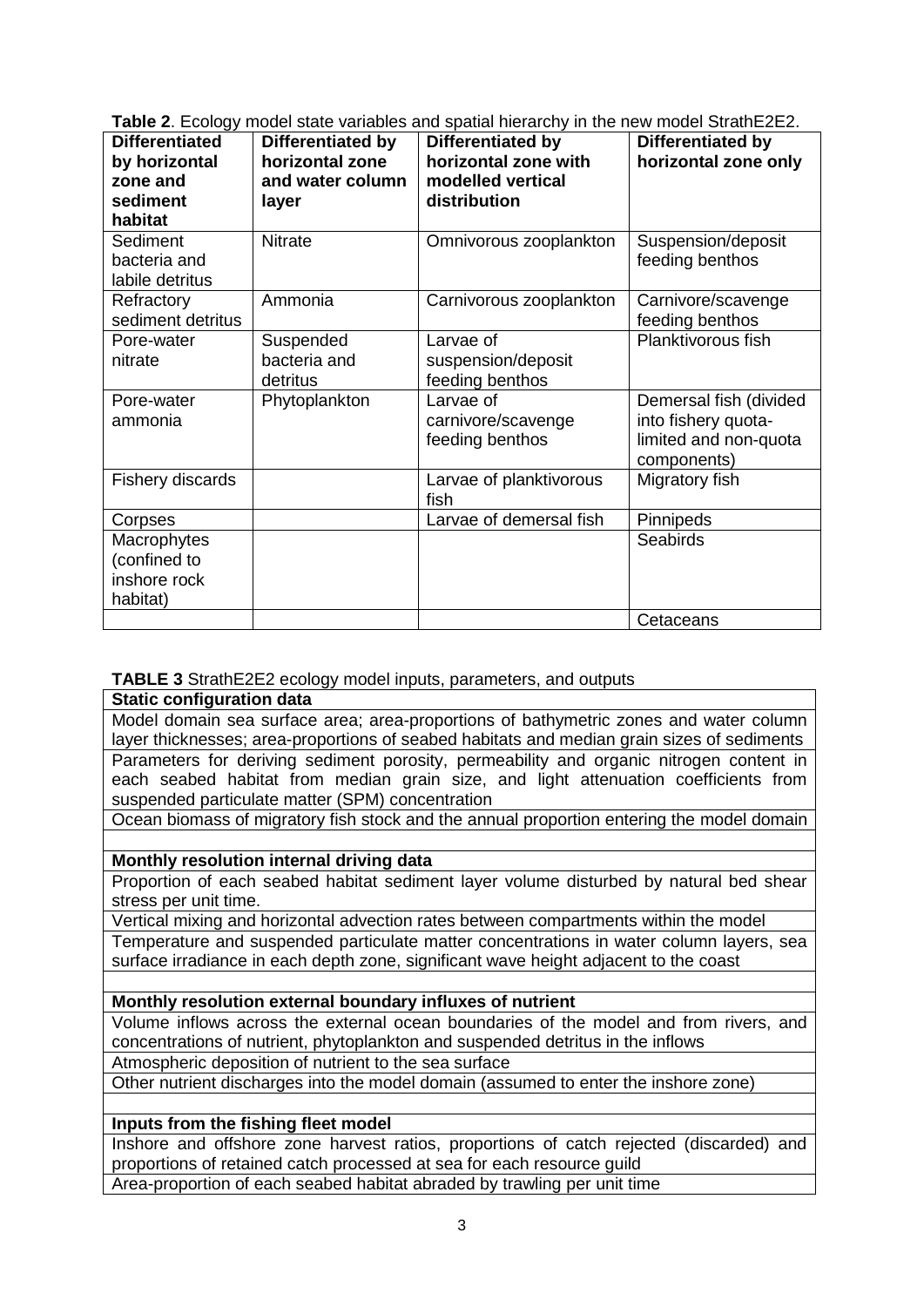Proportion of discards and offal deposited over each seabed habitat

**Biological parameters (\* indicates fitted parameters)**

\*Prey preference parameters for each predator-prey pairing

\*Maximum uptake rate and prey half saturation concentration for each consumer guild

\*First-order rate coefficients for microbial processes

\*Density dependent mortality coefficients

\*Coefficients for active horizontal migration rates of fish and top-predators

\*Sinking rates for detritus

\*Parameters for the exploitable fraction of biomass for each guild subjected to fishing.

Saturating irradiances for nutrient uptake by phytoplankton, and carbon uptake by macrophytes

Assimilation efficiency for each consumer guild

Maximum and minimum nitrogen:carbon ratios for macrophytes

Food-independent metabolic rates for each consumer guild, and density-dependent carbohydrate excretion rate for macrophytes

 $Q_{10}$  temperature dependency coefficients for autotropic and heterotrophic maximum uptake rates, metabolic rates and microbial processes

Annual weight-specific fecundities for fish and benthos guilds; start and end dates for egg production, and for recruitment of larval stages to the settled stocks

Start and end dates for immigration and emigration of migratory fish

Parameters for relationship between demersal fish biomass and a) proportion of non-quota demersal fish and b) proportion of undersize quota-limited and non-quota fish in the catches

## **Model outputs (all at daily intervals)**

Mass of each state variable

Model import and export fluxes (transport, atmospheric deposition, river inflows, denitrification, fishery landings)

Derived internal fluxes: consumption flux for each prey-predator pair, consumption and production fluxes of nitrate and ammonia in each depth zone and layer, fishery discards and offal

## **Key equations in StrathE2E2**

The general equation for the rate of change of a food web component (*X*) in StrathE2E2 given a set of *k* prey types (*Nk*) and a set of *j* predator types (*Yj*), is essentially the same as in the prototype, with the exception of the uptake function for the birds and mammals:

$$
\frac{dX}{dt} = A \sum_{k} U_{X(N_k)} - \sum_{j} U_{Y_j(X)} - \varepsilon(t)X - \delta X^2 + F_X - H(t)X - D(t)X + R_X
$$
eqn 1

*Uv*<sub>1</sub>(*v*<sub>2</sub>) Flux of ingestate to a predator (*v*<sub>1</sub>) from prey (*v*<sub>2</sub>). (*v*<sub>1</sub>*, v*<sub>2</sub> = *X*, *N* or *v*<sub>1</sub>*, v*<sub>2</sub> = *Y*, *X*) *A* Assimilation efficiency. Ingestate not assimilated  $((1 - A)\sum_k U_{X(N_k)})$  is divided equally between a flux to dissolved ammonia, and a flux to detritus.

- *ε(t)* Temperature, and hence time-dependent basal metabolic rate coefficient (generates a flux from body mass to ammonia)
- $\delta$  Density dependent mortality coefficient (generates a flux from body mass to a detritus category)
- $F_X$  Vertical advection and diffusion fluxes affecting the food web component  $H(t)$  Harvest ratio (time-dependent rate of biomass capture by fisheries)
- Harvest ratio (time-dependent rate of biomass capture by fisheries)
- *D(t)* Time-dependent developmental export rate for the food web component *X*. For *X*  $=$  adult stages,  $D(t)X$  represents the flux of spawning products to the egg, larval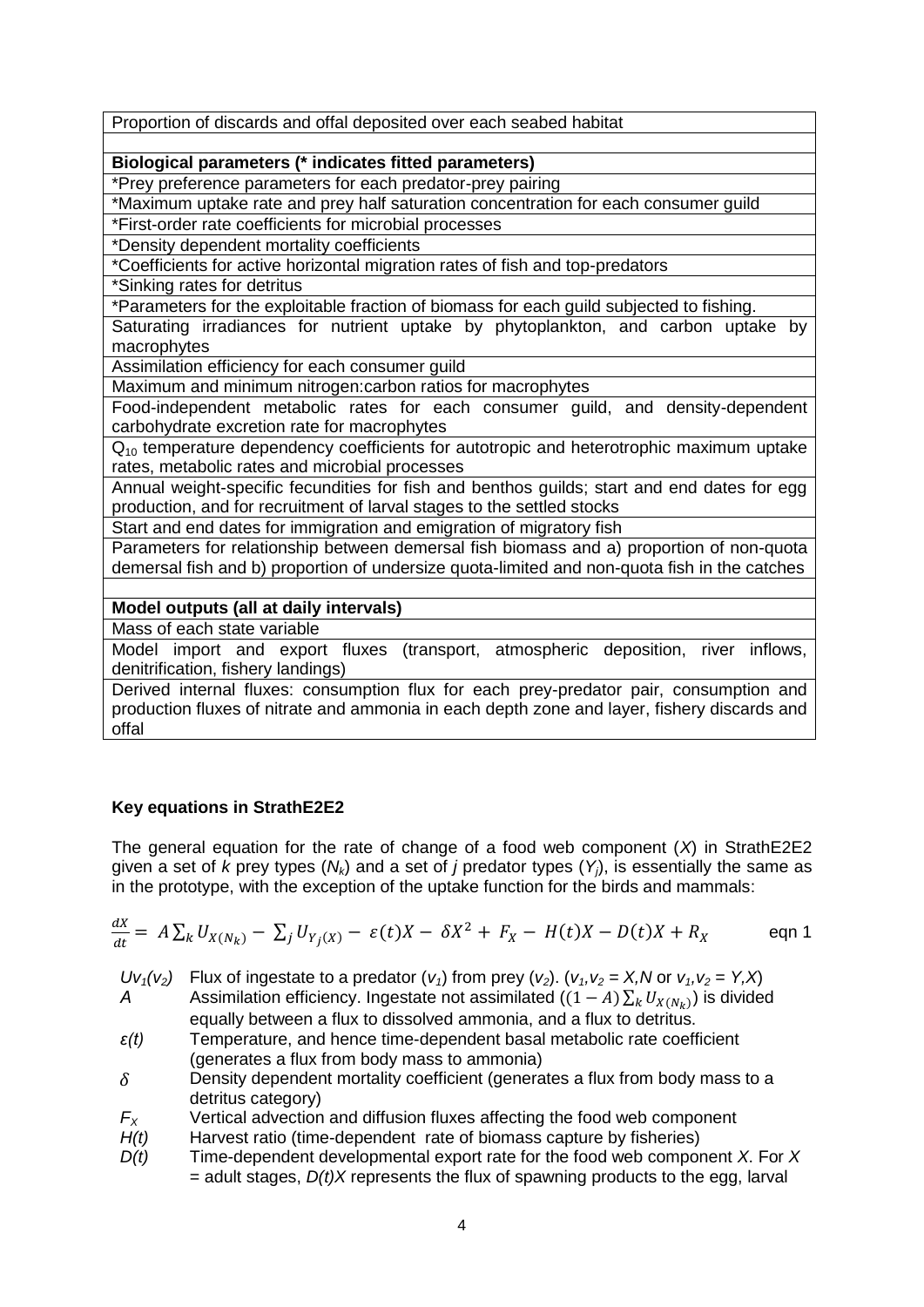and juvenile (ELJ) stage. For  $X = ELJ$  stages,  $D(t)X$  represents the settlement flux to adults. For food web components lacking demographic structure,  $D(t) = 0$ 

*R*<sub>*X*</sub> Recruitment flux to the food web component *X*. For  $X =$  adult stages,  $R_X$  is equal to the settlement flux from the ELJ stage. For  $X = ELJ$  stages  $R_X$  is equal to the flux of spawning products from the adults. For food web components lacking demographic structure, *Rx* = 0

General equation for the flux of ingestate to a predator  $(v_1)$  from prey  $(v_2)$  is:

$$
U_{v_1(v_2)} = \frac{v_1 \cdot v_2 \cdot \rho_{v_1(v_2)} \cdot U_{max_{v_1}}}{v_2 + h_{v_1}}
$$
 eqn 2

- $\rho_{v_1(v_2)}$  Preference of the predator  $v_1$  for the prey class  $v_2$ . For a given predator class, the sum of the preference coefficients over all prey classes  $= 1$ .
- $Umax_{v_1}$ Temperature, and hence time-dependent maximum uptake rate of the predator *v1*
	- $h_{\nu_1}$ Half-saturation constant for uptake of prey by the predator  $v_1$  (temperature independent)

For phytoplankton (*v<sup>1</sup> =* phytoplankton *(X = P)*), the assimilation efficiency *Α* =1, temperature dependent basal metabolic rate coefficient  $\varepsilon = 0$ , and there is no demographic structure so  $D(t) = 0$  (and hence  $R_X = 0$ ). The uptake of prey ( $v_2$  = dissolved nutrient  $N_k$ ) has a lightdependent term:

$$
U_{P(N_k)} = Min\left\{1, \frac{L(t)}{L_{max}}\right\} \frac{P.N_k \cdot P P(N_k) \cdot U max_P}{N_k + h_P}
$$
eqn 3

*L(t)* Time-dependent light intensity

*Lmax* Saturation light intensity for nutrient uptake

In the prototype model, food uptake of the combined bird & mammal guild followed the Michelis Menten form outlined above for all other living guilds. In StrathE2E2, uptake of prey by the top-predators (birds, pinnipeds and cetaceans), follows the predator-density dependent Beddington-DeAngelis functional form (Beddington, 1975; DeAngelis *et al.,* 1975) with an additional parameter γ:

$$
U_{v_1(v_2)} = \frac{v_1 \cdot v_2 \cdot \rho_{v_1(v_2)} \cdot U \cdot \max_{v_1}}{v_2 + \gamma v_1 + h_{v_1}}
$$
eqn 4

Justification of the Beddington-DeAngelis form is presented later in this document.

## **Representing horizontal structure, seabed habitats and sediment processes**

We define two depth-zones of seabed in StrathE2E2 – an inshore/shallow/well-mixed zone and an offshore/deep/seasonally-stratified zone. We use the terms 'inshore' and 'offshore' to refer to these zones though it should be noted that, in reality, shallow well-mixed areas of a model region can be located over isolated offshore banks as well as adjacent to the coast. However, we assume that for the purposes of the model the inshore zone constitutes a contiguous, horizontally homogeneous body of water.

The inshore zone comprises a single water column layer connected vertically to a seabed sediment layer. The latter is divided horizontally into four habitats defined by sediment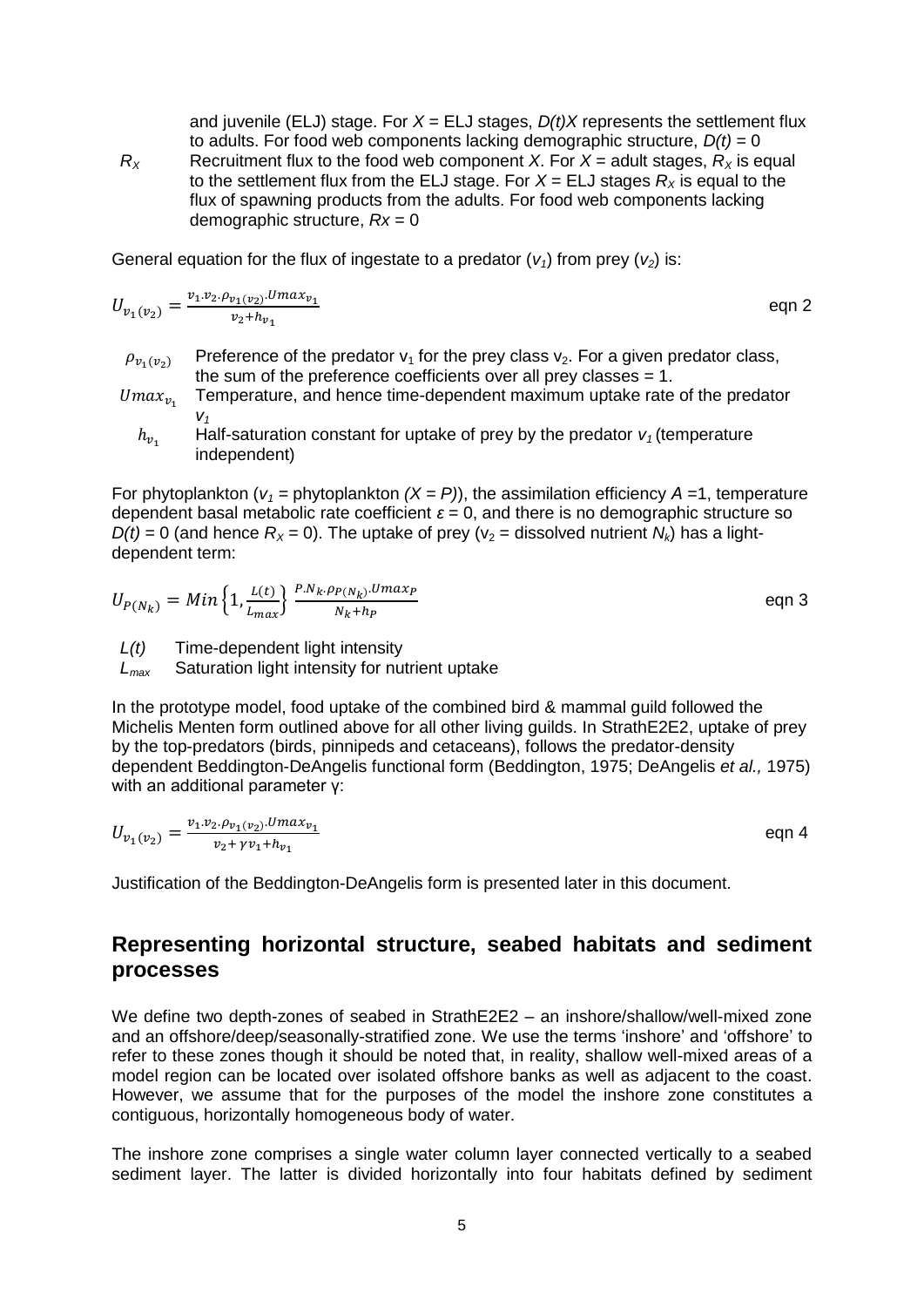properties. The offshore zone has two vertically connected water column layers (upper and lower), with the lower being connected to seabed sediment habitats as in the shallow zone. The offshore zone upper layer and the shallow zone are horizontally connected to represent advection and mixing. This arrangement is in contrast to the prototype model which comprised two vertical water column layers and a single homogeneous sediment layer.

### **Resolving different types of sediments**

The extents of seabed habitats in each zone are defined by their area-proportion of the seabed. One habitat in each zone is reserved for exposed rock, and the other three are configurable for any combination of sediment types defined by layer thickness, median grain size, porosity, hydraulic conductivity and natural disturbance rate. Data on sediment porosity and hydraulic conductivity are scarce, so the model code includes an option to impute these from median grain size values using default or user-supplied parameters.

Porosity is the proportion by volume of the sediment which is fluid-filled void space, and is typically highest in fine-grained sediments. In the model, porosity is a scaling factor linking pore-space volume to whole-sediment layer volume, so that nutrient concentrations can be expressed in terms of pore-water volume.

Hydraulic conductivity  $(m.s<sup>-1</sup>)$  represents the ease with which fluids flow through the particle grain matrix of the sediment and is equivalent to the diffusion velocity. The related and more often quoted term 'permeability'  $(m<sup>2</sup>)$  is a measure of the connectedness of the fluid filled void spaces between the particle grains. Permeability is a function only of the sediment matrix, whilst conductivity is a function of both the sediment and the permeating fluid, in particular the fluid viscosity and density.

Hydraulic conductivity is related to permeability by:

$$
H = Permeability \cdot fluid density \cdot \frac{g}{\text{dynamic viscosity}}
$$
eqn 5

where: seawater density = 1027 kg.m<sup>-3</sup> at salinity 35 and temperature 10°C; seawater dynamic viscosity = 1.48 x 10<sup>3</sup> kg.m<sup>-1</sup>.s<sup>-1</sup> at salinity 35 and temperature 10°C; g = acceleration due to gravity =  $9.8 \text{ m.s}^{-1}$ 

Hence,  $H = Permeability \cdot 6.8004 \times 10^6$  (m.s<sup>-1</sup> at salinity 35 and temperature 10°C) eqn 6

Derivations of relationships between porosity, permeability and median grain size are provided in a separate document on the implementation of StrathE2E2 for the North Sea. Parameters of these relationships are probably sufficiently generic to be applicable in other shelf sea regions.

### **Representing sediment diagenesis and nutrient fluxes, and the effects of natural and anthropogenic disturbance**

Detailed modelling of sediment diagenesis and nutrient fluxes requires dynamic resolution of the vertical gradients of dissolved and particulate nutrient and organic matter concentrations, oxygen and redox potential. This is usually modelled by multiple discrete vertical layers, or in continuous space by systems of partial differential equations (Arndt *et al.,* 2013). In line with the highly aggregated structure and taxonomy of the rest of StrathE2E2, we adopt a simpler but obviously cruder approach involving a single vertically homogeneous sediment layer in each habitat, and represent only the dynamics of organic and inorganic nitrogen.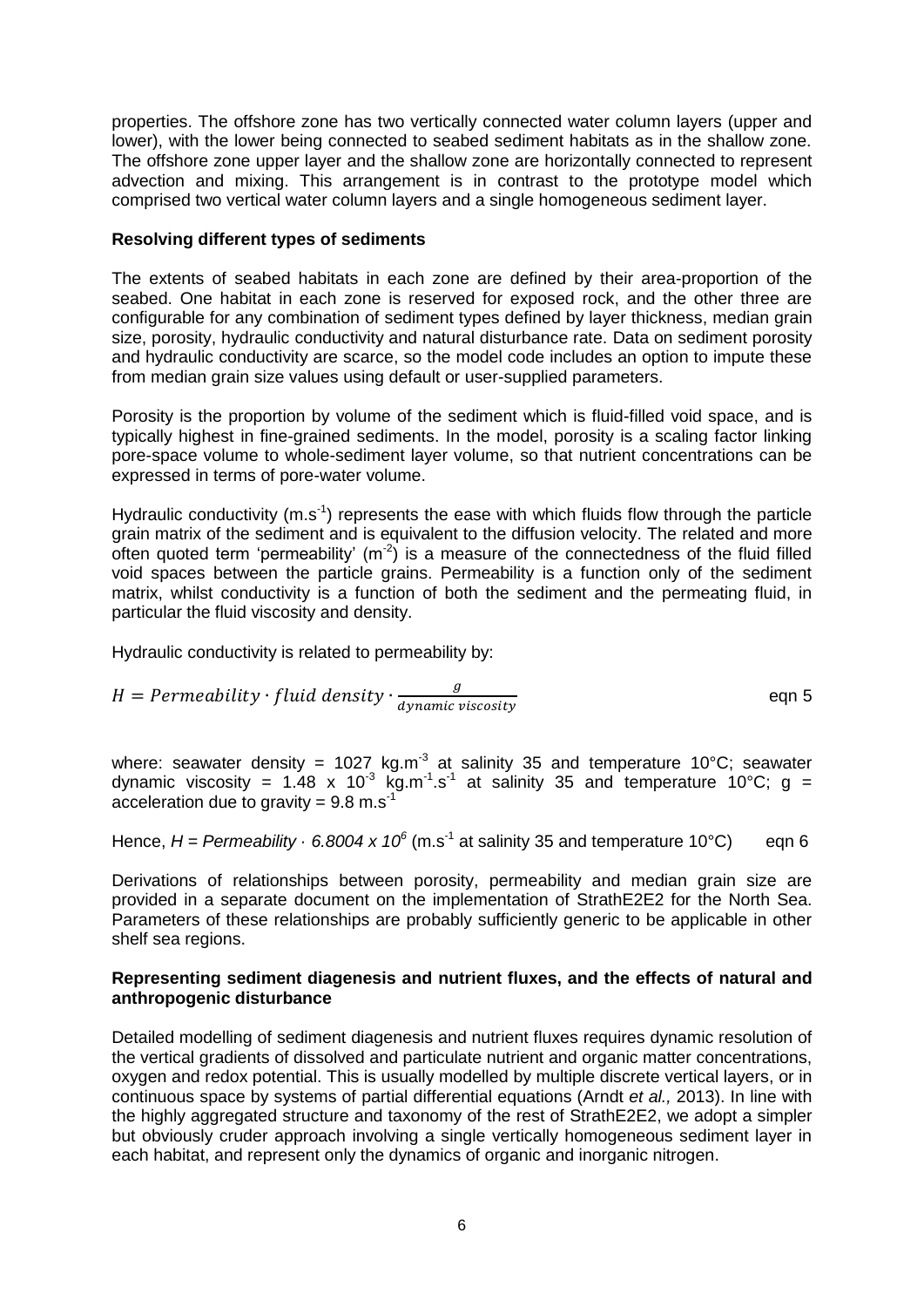As a starting point, the flux (Moles.m<sup>-2</sup> sediment surface.d<sup>-1</sup>) of a dissolved nutrient into or out of a sediment patch due to diffusion and hydraulic flow through the sediment-water interface, is given by the product of whole-sediment hydraulic conductivity, and the difference in concentration between whole-sediment interstitial pore-waters and the overlying water column:

$$
H \cdot \left(\frac{n}{\gamma \cdot \varphi \cdot \delta} - \frac{N}{\Delta}\right) \qquad \qquad \text{eqn 7}
$$

where, *H* is the hydraulic conductivity (m.d<sup>-1</sup>),  $\gamma$  is the proportion of total seabed area occupied by the sediment patch, *δ* and *Δ* (m) are the thicknesses of the sediment layer and the overlying water column layer respectively, *n* and *N* are the masses (Moles) of nutrient in the sediment pore waters and the water column respectively, and *φ* is the sediment porosity. Positive values of the flux imply net flow from the sediment to the water column, and viceversa.

Now, we introduce a process which erodes a proportion ς of the sediment patch volume per day. This might entail the wholesale re-suspension of a skin of a given thickness, or bedload transport such as in the formation of ripples and waves, or ploughing of a fraction of the patch surface area to a given depth. In each case, it is assumed that pore water of volume (ς*.*γ*.φ.δ*) in the eroded sediment is replaced with an equivalent volume from the overlying water column. Assuming that the water column and pore waters are well mixed, we can represent this process as an enhancement of the hydraulic conductivity. The enhanced flux between the sediment patch and the water column is given by:

$$
H \cdot \left(\frac{n}{\gamma \cdot \varphi \cdot \delta} - \frac{N}{\Delta}\right) + \left(\varsigma \cdot n\right) - \frac{\varsigma \cdot \gamma \cdot \varphi \cdot \delta \cdot N}{\Delta} \qquad \qquad \text{eqn 8}
$$

which simplifies to:

$$
(H + (\varsigma \cdot \gamma \cdot \varphi \cdot \delta)) \cdot \left(\frac{n}{\gamma \cdot \varphi \cdot \delta} - \frac{N}{\Delta}\right)
$$
eqn 9

With respect to organic detritus re-suspended from the seabed along with the mineral material, the flux to the water column is simply ς*.d,* where *d* is the mass of detritus in the sediment, since the re-settlement flux is disconnected from the erosion process and already represented in the model.

The proportion ς of a sediment patch volume which is disturbed per unit time is assumed to be made up of three components: physical erosion by bed shear stress due to currents and wave orbital velocities ( $\zeta_{\text{erosion}}$ ), bioturbation by benthic fauna ( $\zeta_{\text{bioturb}}$ ), and seabed abrasion or ploughing by trawling gears ( $\varsigma_{\text{trawling}}$ ). In each case, we need to estimate a partial value for the proportion of sediment volume disturbed due to the action of the process concerned. The total proportion of sediment volume disturbed is then the sum of the three components.

### **Natural disturbance**

The area-proportion of each sediment habitat which is eroded by natural bed shear stress due to currents and waves needs to be derived independently and supplied to the model as driving data (annual cycle of monthly average values for each habitat – see separate document on the North Sea demonstration model for an example). We assume that erosion affects a surface skin of fixed thickness, so that volume-proportion of sediment eroded (ςerosion) is simply the product of area-proportion and skin thickness.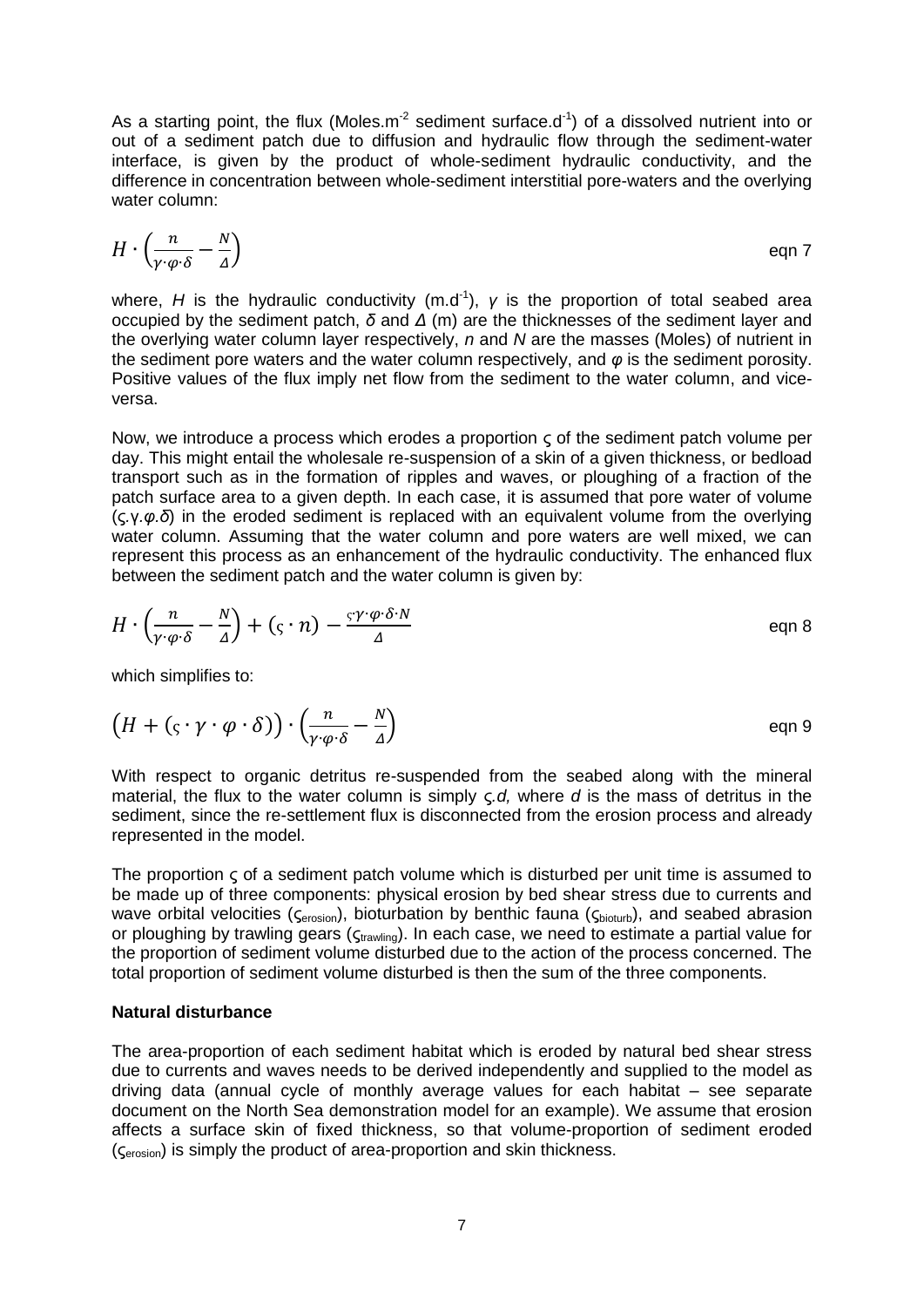### **Bioturbation**

Burrowing and filter feeding benthic in-fauna create ventilation shafts into the interior of the sediment layer on the seabed and over-turn of the sediment structure. In effect, this process leads to an increased whole-sediment permeability and causes changes in nutrient fluxes (Olsgard *et al*., 2008), but we assume it does not lead to re-suspension of organic detritus. In the model we represent this phenomenon by linking the proportion of sediment disturbed per day to the daily proportion of sediment detritus consumed per day by the filter and deposit feeding benthos guild, with a scaling coefficient:

$$
\varsigma_{bioturb} = \psi_{bioturb} \cdot \frac{Uptake(d_{bs})}{d}
$$
eqn 10

where ψ*bioturb* is a proportionality scaling factor, *d* denotes the mass of organic detritus in the sediment (dynamic and static detritus combined), *Uptake(dbs)* denotes the daily uptake of organic detritus (dynamic and static detritus combined) by suspension and deposit feeding benthos.

The proportion of sediment disturbed by bioturbation, ς*bioturb,* is applied only to the flux of dissolved nutrients between pore water and the water column, not to the resuspension flux of organic detritus.

### **Trawling disturbance**

In the model we consider that ploughing or abrasion of the seabed by trawling gear mines out a proportion of the sediment volume in a habitat patch, and the porewater and organic matter contained therein is exchanged with the overlying water column. The proportion of seabed area abraded per day  $(p_T)$  in each sediment habitat is an output from the fishing fleet model. To this, we apply an assumed penetration depth of the gears into the sediment  $(x<sub>T</sub>)$  to derive the proportion of sediment volume disturbed:

 $\varsigma_{trawling} = p_T \cdot x_T$  eqn 11

### **Modelling of organic detritus in marine sediments**

Representing the return of nutrient to the water column as a result of organic matter mineralization in sediments is fundamental for any model which aims to represent a closed food web in shelf seas. However, this is a notorious problem in marine models. In common with many other models, the prototype for StrathE2E2 (Heath, 2012) assumed a closed boundary at the base of the sediment layer, and included a single dynamic category of sediment detritus with a temperature dependent first-order rate process determining the conversion of its organic nitrogen content to ammonia (see review by Arndt *et al.,* 2013). The parameter optimisation scheme implied a rate coefficient of 0.008  $d^1$  at 10°C which compared favourably with evidence from experiments conducted on recently deposited organic matter. However, this representation and parameterisation had several consequences that did not accord well with reality. In particular, the simulated weightspecific organic nitrogen content of sediment showed strong seasonal variation, and the predicted annual mean was less than  $10^{-5}$  g.g<sup>-1</sup>. In contrast, empirical data from the upper 5-10cm of temperate shelf sediments show little seasonal variation in total organic nitrogen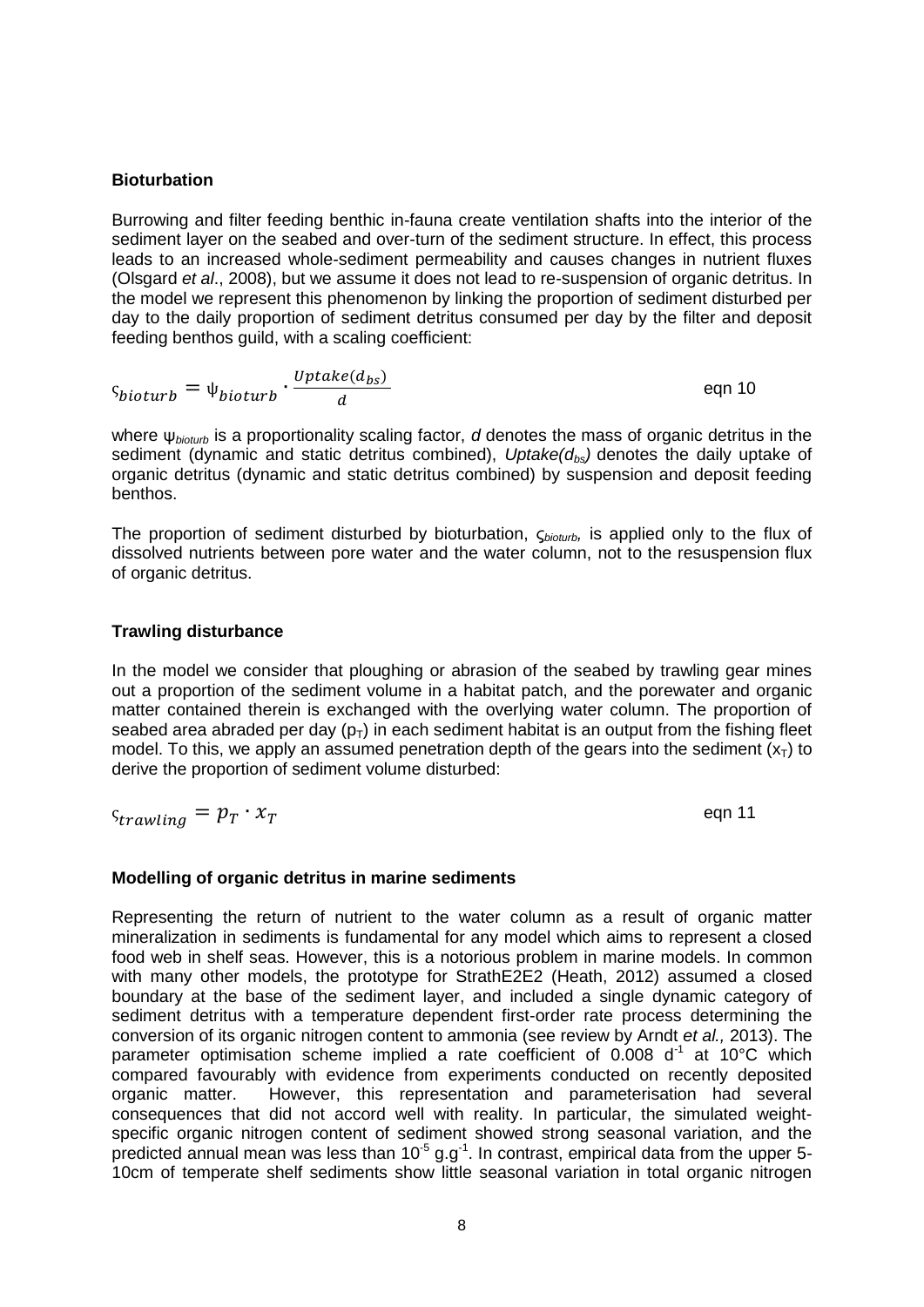content and annual average values which are at least an order of magnitude higher than in the model (around  $10^{-4}$  g.g<sup>-1</sup>). Nevertheless, observed concentrations of phyto-detritus pigments in sediments do show seasonal variation similar to that displayed by the prototype model (*e.g.* Serpetti *et al.,* 2012; Serpetti *et al*., 2016). The implication is that the majority of organic matter in the sediments is not recently formed detritus, but more ancient material with a significantly slower decay rate (Arndt *et al*.,2013; Canfield, 1994). If slowly degrading material plays any role in the food web, then the prototype model has over-tight coupling between deposition fluxes, dissolved nutrient fluxes, and availability of food for detritivores.

Chemical analysis shows that organic matter in marine surficial sediments is composed of a range of compounds differing widely in their resistance to lysis by bacteria (Arndt *et al*., 2013). Freshly deposited autochthonous material from the water column, especially phytodetritus, contains highly labile fractions, but the residues which remain as the material ages are increasingly refractory, with degradation rates several orders of magnitude slower than the labile fraction. In undisturbed sediments the proportion of slowly degrading 'refractory' material increases with depth reflecting burial over time. A variety of processes are known to affect these progressive transformations including oxygen saturation, physical protection afforded by adsorption onto inorganic particles, transport of material within the sediment by bioturbation and physical disturbance, modification by detritivorous macrobenthos, and priming of refractory degradation rates by deposition fluxes of labile material. However, mechanistic understanding is poor and there is no consensus on detailed dynamic modelling of the organic chemistry of sediments, in particular on any mechanisms internal to the sediment which might regulate the mineralisation of refractory material, and hence the longterm burial rate.

Representing processes with rate constants smaller than around  $10^{-4}$  d<sup>-1</sup>, as seems likely for refractory organic matter, is problematic for a model such as StrathE2E2 which has an intrinsic daily resolution and is designed to respond to annual cycles of external driving data. Hence we simplified the problem of mineralisation by dividing the process into two parts (e.g. Billen, 1982); a fully dynamic part representing the rapid degradation of fresh organic matter, and a semi-dynamic part to represent fluxes related to the slow degradation of the mass of more refractory material accumulated over long periods of time. In effect, the semi-dynamic part constituted an open boundary condition within the sediment and allowed for an implicit burial flux of organic nitrogen.

For each sediment type in the model, a fixed mass of slowly decaying (refractory) organic nitrogen is defined, based on empirical data. This static organic nitrogen pool is involved in three flux processes within the model, the combination of which generates a net sink or source of nitrogen within the sediment.

- A flux of nitrogen from the static pool to sediment porewater ammonia is derived by applying a first-order rate parameter to the static pool, but with no depletion of the resource. The rate parameter is a constant proportion (order of magnitude 1%) of the temperature-dependent mineralisation rate applied to dynamic detritus,
- The static pool is also regarded as being available to deposit-feeding benthos in the model, but only a fraction is able to be digested. The digestible fraction is assimilated into biomass with the same efficiency as other ingested food, and contributes to the defecation and excretion flux of labile detritus and ammonia. The indigestible fraction is defecated directly back to environment unaltered, so is effectively a ballast fraction of the ingested material.
- Finally, refractory organic matter is produced within the food web as a stoichiometric by-product of the degradation of fast decaying (labile) sediment detritus, corpses and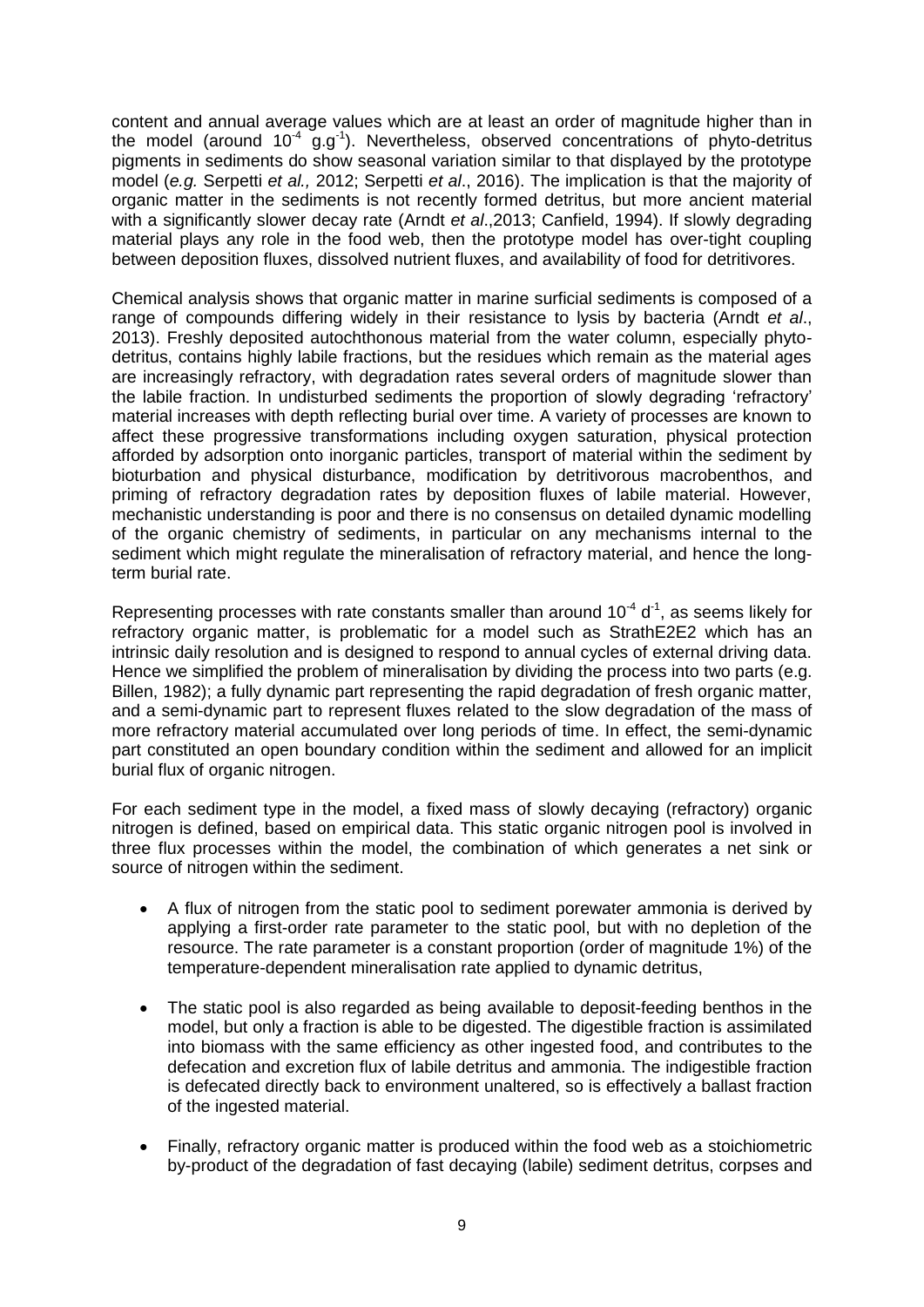macrophyte (kelp) debris (see later section). Temperature-dependent decay of labile sediment detritus produces ammonia and refractory material in fixed proportions. Similarly, the temperature-dependent decay of corpses and macrophyte (kelp) debris produces suspended detritus and refractory detritus, again in fixed proportions. This representation of the complex processes of degradation encapsulates the progressive exposure of molecules which are resistant to lysis, and the production of refractory residues from dead bacteria.

Since the mass of refractory material is defined as constant, mineralisation and net ingestion by detritivores constitute boundary influxes to the model, whilst production within the food web constitutes a boundary sink. The net boundary flux will depend on the relative magnitudes of these three terms.

Equations for the sediment sub-model.

State variables in or associated with the sediment (units:  $mMN.m<sup>-2</sup>$ ):

| $D_{\text{sed}\_f}$          | fast-degrading labile sediment detritus |
|------------------------------|-----------------------------------------|
| $D_{\text{sed }s}$           | slowly-degrading refractory detritus    |
| $AM_{\scriptscriptstyle DW}$ | ammonia in pore-waters                  |
| $B_{td}$                     | filter and deposit feeding benthos      |
| C                            | corpses of organisms                    |
| K                            | macrophyte (kelp) debris                |

Intermediate flux terms  $(mMN.m^{-2}.d^{-1})$ 

| $S_{D}$             | Settlement flux of suspended detritus from the water column          |
|---------------------|----------------------------------------------------------------------|
| $R_{D}$             | Resuspension flux of fast-degrading detritus from the sediment       |
| $F_A$               | Diffusion flux of ammonia between sediment and water column          |
| $E_{Bfd}$           | Defecation flux from filter/deposit feeding benthos                  |
| $E_{Bcs}$           | Defecation flux from carnivore/scavenge feeding benthos              |
| $U_{Bfd,(Dsed_f)}$  | Consumption of labile detritus by filter/deposit feeding benthos     |
| $U_{Bfd,(Dsed\_s)}$ | Consumption of refractory detritus by filter/deposit feeding benthos |
| $U_{Bfd,(DWC)}$     | Consumption of suspended detritus by filter/deposit feeding benthos  |
| $U_{Bfd,(P)}$       | Consumption of phytoplankton by filter/deposit feeding benthos       |

### Parameters

| Z(T) | Temperature dependent disintegration rate of corpses $(d-1)$                                         |
|------|------------------------------------------------------------------------------------------------------|
| y(T) | Temperature dependent disintegration rate of kelp debris (d <sup>-1</sup> )                          |
| m(T) | Temperature dependent mineralisation rate of labile sediment detritus $(d-1)$                        |
| n(T) | Temperature dependent nitrification rate of pore-water ammonia $(d-1)$                               |
| A    | Assimilation efficiency of filter/deposit feeding benthos                                            |
| α    | Proportion of corpse, kelp debris, and labile detritus decay products classed<br>as refractory       |
| β    | Ratio of refractory to labile detritus mineralisation rates at the same<br>temperature               |
| ω    | Proportion of refractory detritus ingestate which is digestible by filter/deposit<br>feeding benthos |

Balance equations

$$
\frac{dD_{sed.f}}{dt} = S_D - R_D + E_{Bfd} + E_{BCS} - U_{Bfd,(Dsed_f)} - m(T) \cdot D_{sed.f} \qquad \text{eqn 12}
$$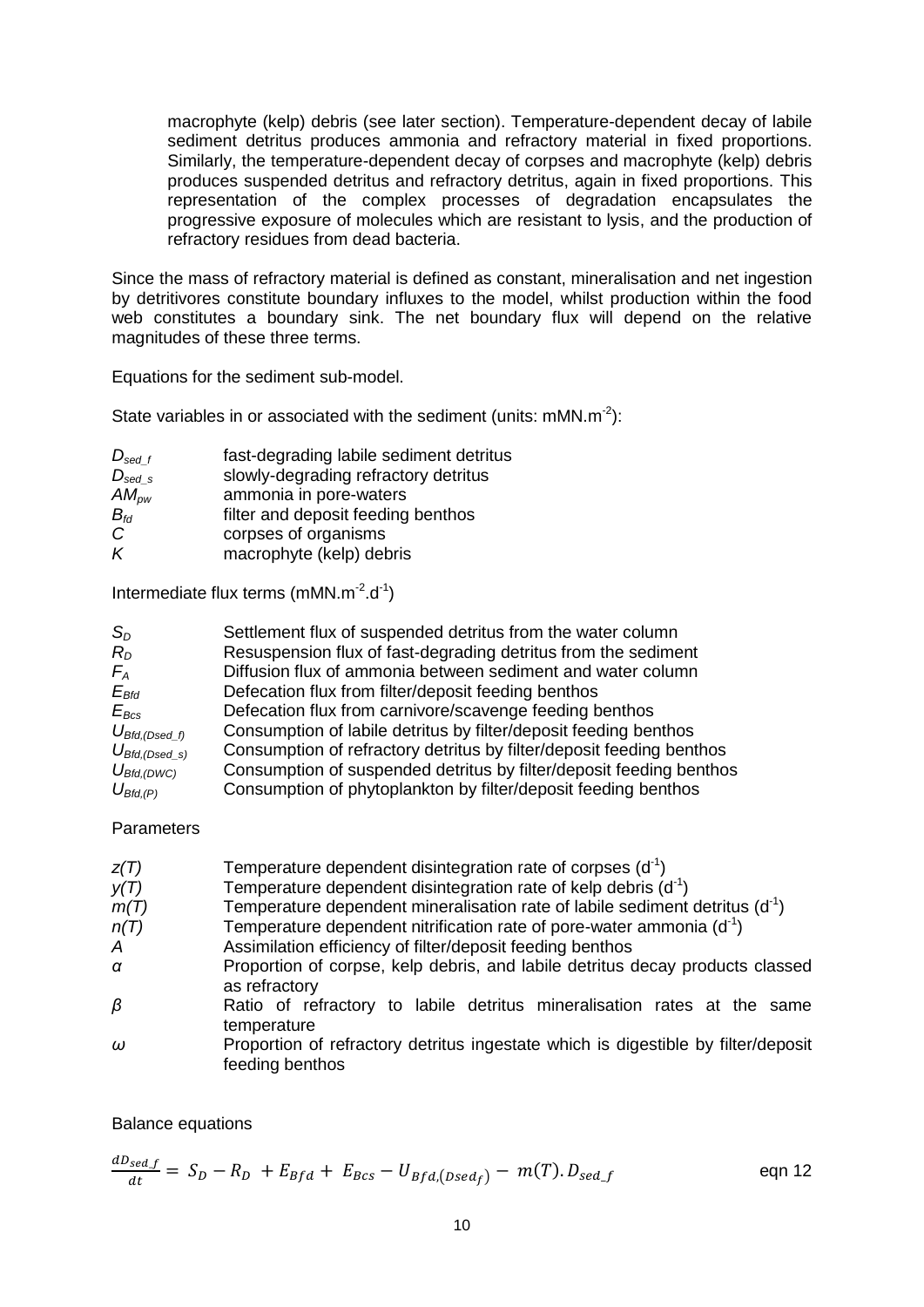$$
\frac{d^{A}M_{pw}}{dt} = (1 - \alpha) \cdot m(T) \cdot D_{sed\_f} + \beta \cdot m(T) \cdot D_{sed\_s} + F_A - n(T) \cdot AM_{pw}
$$
eqn 13

$$
\frac{dD_{sed\_s}}{dt} = 0
$$
eqn 14

Defecation flux of filter/deposit feeding benthos

$$
E_{Bfd} = \frac{(1-A)}{2} \Big( U_{Bfd,(P)} + U_{Bfd,(D_{WC})} + \omega \cdot U_{Bfd,(Dsed_s)} + U_{Bfd,Dsed_f)} \Big)
$$
eqn 15

Hence the open boundary flux within the sediment is given by:

$$
\beta.m(T).D_{\text{sed}\_S} + \omega.U_{\text{Bfd},(\text{Dsed}_S)} - \alpha.m(T).D_{\text{sed}_f} - \alpha.z(T).C - \alpha.y(T).K \quad \text{eqn 16}
$$

Positive values of this flux indicate net inflow to the model, and vice versa.



**FIGURE 1** Schematic of detritus transformation processes in the model sediment. For simplicity, the connections to the rest of the food web, in particular to carnivore/scavenge feeding benthos and to phytoplankton, are not shown in detail (double-ended green dashed arrows). Red arrows: microbial processes; green arrows: feeding fluxes; blue arrows: defecation fluxes; black arrows: mortality fluxes; grey dashed arrows: physical fluxes. The double-ended block arrow indicates the open boundary flux of nitrogen. State variable pools shown are fast degrading labile sediment detritus ( $D_{\text{sed }f}$ ); suspended detritus in the water column ( $D_{WC}$ ); ammonia in pore-waters ( $AM_{pw}$ ) and in the water column ( $AM_{WC}$ ); corpses of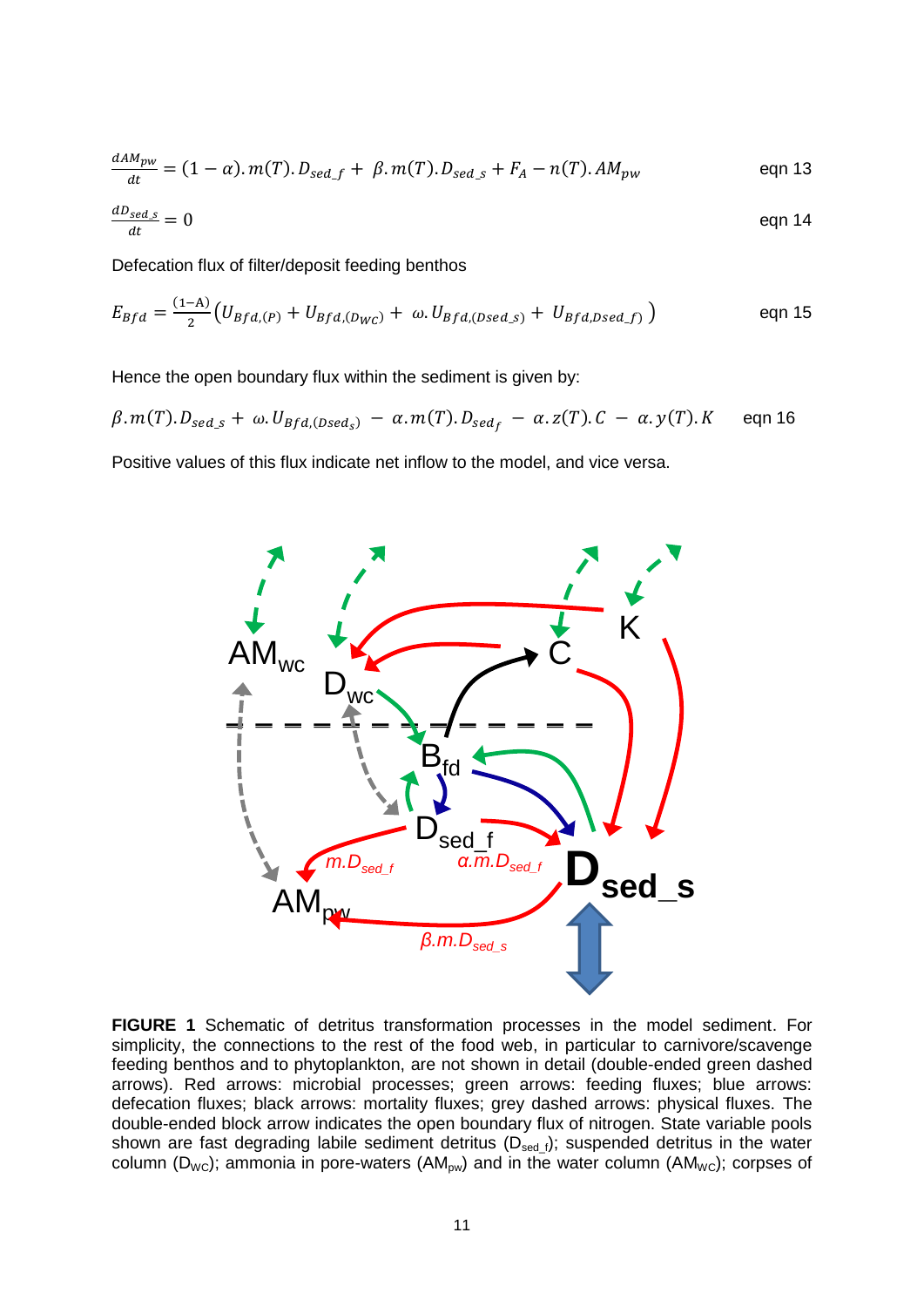organisms (C); macrophyte (kelp) debris (K); filter and deposit feeding benthos ( $B_{fd}$ ), and the pool of slowly degrading refractory detritus  $(D_{\text{sed s}})$ .

### **Scaling of sediment microbiology rates to sediment properties**

Implementation of multiple seabed habitat types implied an equivalent number of values for each geochemical rate process parameter to distinguish between different sediment types. To reduce this parameter requirement, a single value for each process parameter is defined at a reference hydraulic conductivity (*i.e.* a reference sediment grain size), and linked to the hydraulic conductivity specified for each sediment habitat by sensitivity parameters. The latter are set so that denitrification rates decline with increasing hydraulic conductivity (*i.e*. higher rates in muds than in sands and gravels), and vice-versa for mineralisation and nitrification. All rate parameters are subject to  $Q_{10}$  temperature dependence depending on the seabed-contact layer temperatures. By this means the parameter count for each sediment process is reduced from a maximum of 6 (one per habitat) to 2.

## **Additional food web components of the model**

### **Macrophytes**

There are many species of littoral macrophytes but large kelp species, with individual plants up to many meters in length, make up a high proportion of the biomass in open water sublittoral zones. The coarse spatial resolution of the StrathE2E2 means that we cannot aspire to represent the littoral environment, so we base the representation of macrophyte forests on an understanding of the population ecology of kelp species.

Kelps are relatively long-lived plants (up to approximately 10 years depending on species) with a complex physiology and life cycle. Established plants consist of a holdfast for attachment to a rock surface, a stipe, and a frond. Reproduction involves the release of spores which need to settle in a habitat where they can become attached with sufficient light and space to develop. Plants have a particular ability to absorb and store inorganic nitrogen (nitrate and ammonia) independent of carbon assimilation. Typically, nitrogen uptake occurs in the winter and spring and is stored to support biomass growth in the summer when photosynthesis rates are high but environmental concentrations of nutrient are low. As a result, kelp plants show a strong seasonal variation in carbon:nitrogen ratio.

The geographic extent of kelp forests of any given kelp species is generally limited by temperature and light environment (depth and water clarity), distribution of exposed rock or boulder substrate, and exposure to wave action and currents. Wave exposure is particularly significant. There are strong species-specific differences in tolerance to wave action which define both small scale and large scale distributions. Episodic storm damage, seasonal, ageand species-dependent patterns of detachment of whole plants and erosion of frond area are important natural processes for forest dynamics. Settlement of spores and the recruitment of young plants is density-dependent, being limited by space and shading by existing plants.

Biomass densities in kelp forests can be as high as 1 kgC.m<sup>-2</sup>, higher than all of the pelagic food web combined - though obviously the areal extent is much more restricted. Annual primary production rates of kelp forests are hard to measure accurately but may exceed 600 gC.m<sup>-2</sup>.y<sup>-1</sup>, far exceeding phytoplankton primary production rates on a per unit area basis. In some regions there is a significant industry in mechanical harvesting of kelp as a valuable natural resource for chemical extraction, biofuels and fertilisers. Harvests of up to 100,000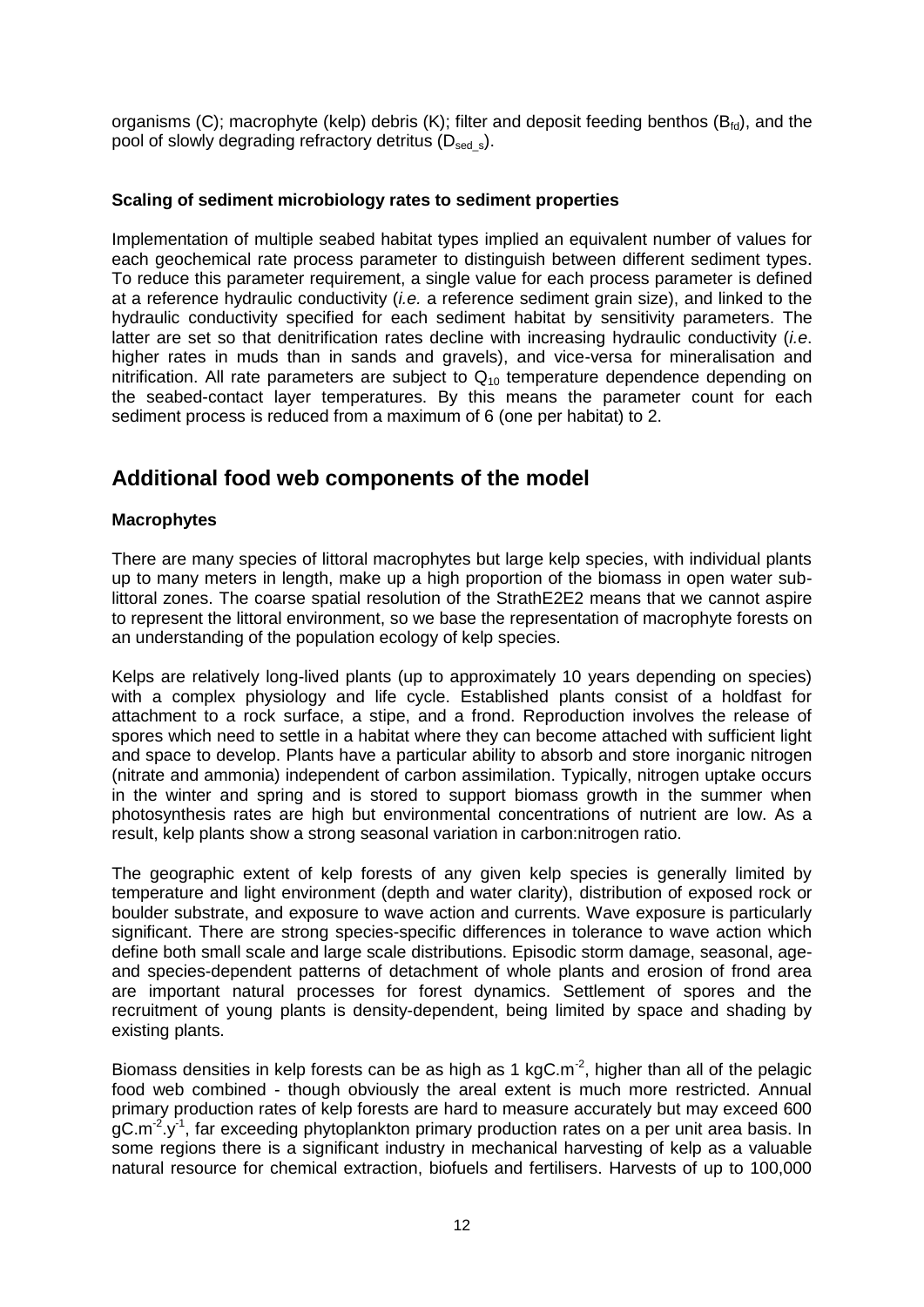tonnes per year in French and Norwegian waters, for example, exceed the permitted catches of many fish species. However, in other regions such as the UK there is resistance to the establishment of harvesting due to concerns about the loss of biodiversity associated with forest habitats which provide protection for juvenile fish and a wide range of other species. For these reasons, inclusion of kelp forests and harvesting in a model such as StrathE2E2 is a desirable goal.

### A model of kelp forest dynamics

A key assumption in StrathE2E2 as a whole is that a single nutrient element (nitrogen) is synonymous with biomass, which is equivalent to assuming a fixed elemental stoichiometry for metabolism. Clearly this is a simplification for all organisms, but tolerable given the coarse groupings of taxa. However, for kelps, the decoupling of nitrogen uptake and biomass accumulation means that the single nutrient simplification is not acceptable. Hence we need a different format for representing kelp forests in the model.

The few models of kelp biomass dynamics that exist in the literature e.g. Aldridge *et al*., 2012; Broch & Slagstad, 2012) focus on the development (nutrient uptake, carbon assimilation, growth, survival) of individual plants. However, modelling the biomass dynamics of a forest requires either an individual based approach which resolves the interactions between plants (which is costly and impractical in the context of StrathE2E2), or a bulk biomass approach with dimensions that represent the consequences of age composition and the density dependence (resistance to mechanical damage, self-shading). In addition, embedding a kelp forest model in the StrathE2E2 food web requires consideration of the predators on kelp, and on the fate of debris produced by frond erosion and detachment of whole plants.

Within StrathE2E2 we defined the habitat of kelp forests to be delineated by the area of rocky seabed in the shallow/inshore zone. The light environment is then defined by the timevarying turbidity of inshore zone water column layer and the mean seabed depth in the rocky habitat.

Within the inshore zone we added three new state variables: living kelp carbon and nitrogen masses, and kelp debris nitrogen mass. Kelp debris represented the mass of fronds and whole plants detached from the seabed by wave action and senescence.

The nitrogen mass of living and detached kelp forms part of the mass conservation in the whole StrathE2E2 food web, so all gains and losses are accounted for by fluxes from or to other state variables in the model or explicit exports from the system. On the other hand, the carbon mass is not conserved, since carbon is not represented anywhere else in the model. The sole purpose of including kelp carbon mass is to decouple the uptake of dissolved inorganic nitrogen from photosynthesis and regulate its storage in the forest. This was achieved by defining two dynamic parameters  $Q_N$  and  $Q_C$  which are attenuation coefficients for nitrogen and carbon uptake respectively. *Q<sup>N</sup>* and *Q<sup>C</sup>* are dependent on the forest N:C ratio, such that as the ratio approaches a defined maximum (i.e. internal nitrogen stores in the plants are replete) the uptake rate of dissolved inorganic nitrogen is attenuated to zero and the photosynthetic uptake of dissolved inorganic carbon is defined solely by light and temperature. Conversely, as the N:C ratio approaches a defined minimum (i.e. internal nitrogen stores in the plants are exhausted) nitrogen uptake is defined solely by a type II (Michelis Menten functional response, and carbon uptake is attenuated to zero. The relative uptakes of nitrate and ammonia are governed by preference coefficients as for phytoplankton in the model. The uptake of carbon is governed by a (carbon) density- and light-dependent function, to represent photosynthesis and self-shading by the forest canopy. The permitted bandwidth of the N:C ratio (maximum and minimum) are parameterised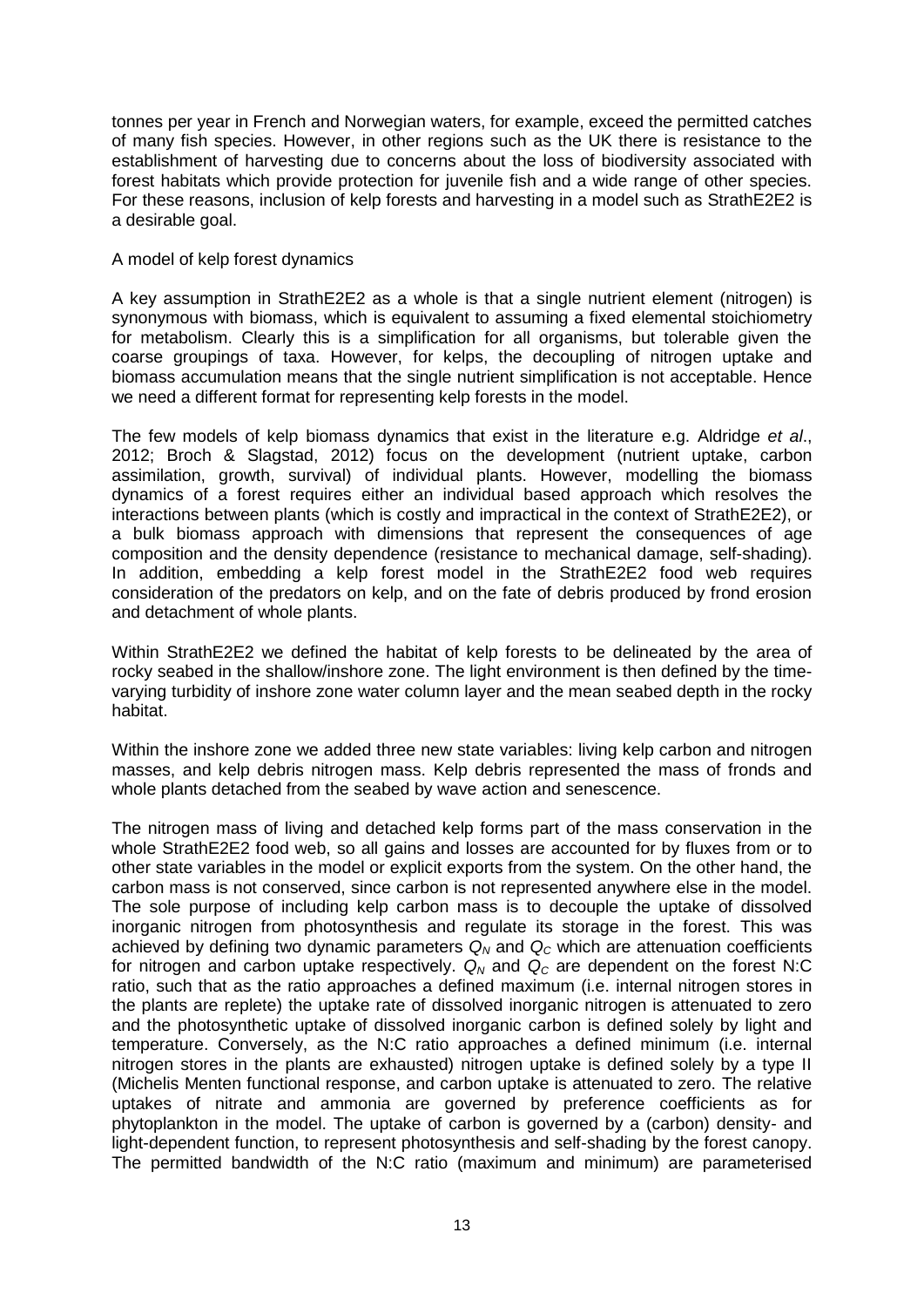directly from published field observations (Johnston *et al*., 1977; Sjøtun *et al*., 1996. Wang *et al*., 2014).

In addition to the inorganic uptake terms, the differential equations for rate of change in both carbon and nitrogen mass of living kelp include terms for predation loss due to grazing, a loss term which represent natural damage and detachment of kelp plants, and a harvesting loss term. In each case, the proportion of mass lost is the same for carbon and nitrogen, i.e. these processes act on whole plant biomass. In the case of carbon, the terms are merely sinks within the model, but for nitrogen they represent fluxes to other components of the food web – uptake fluxes to the grazer guild, flux to the kelp debris state variable, and an export flux for the harvesting term. The grazing loss term is achieved by including kelp in the predator-prey preference matrix, with the predator defined as being the carnivorous and scavenge feeding benthos guild (e.g. sea urchins, based on literature data on the main species recorded as grazing on kelp). The harvesting loss term is achieved by including 'kelp harvesters' in the set of gears represented in the fishing fleet model, targeting only kelp. The harvesting of kelp is then parameterised in exactly the same way as every other fishery resource guild in the model. The damage and detachment flux to kelp debris is dependent on carbon mass (i.e. forest biomass), and an external driving data time series of significant wave height. The logic here is that the fundamental determinant of destructive loss of biomass is wave action, but this is modulated by the age composition of the forest given that older, larger plants are more susceptible to damage and detachment. Hence, forest biomass here is assumed to be synonymous with the mean age of plants in the forest.

Finally, the differential equation for rate of change in kelp carbon mass includes a loss term to represent the exudation of polysaccharide. This loss term was confined to the carbon mass of the forest since there is no equivalent exudation process involving nitrogen. Literature data indicate that exudation of dissolved organic carbon varies during the life cycle of individual plants such that the proportion of carbon exuded is inversely related to growth rate (Abdullah & Fredriksen, 2004). Hence, we expect old large plants with a low weightspecific growth rate to exhibit high rates of exudation. In the forest model we assume the proportion of carbon biomass exuded per unit time to be a temperature and density dependent process, proportional to forest carbon biomass. As for the wave-dependent destruction rate, biomass is regarded here as being synonymous with the mean age of plants. The carbon loss by this process is a sink term in the model.

Dynamics of kelp debris in the food web

Since we require to account for and conserve nitrogen (but not carbon) mass in the model, we define an additional state variable associated with the kelp forest terms – kelp debris. This is defined only in terms of nitrogen and represents the material generated by the wavedependent destruction of the kelp forest, and any discarded material from kelp harvesting operations.

Like kelp forests, kelp debris exists only in the shallow inshore zone of the model. We assume no transport of kelp debris to the deep offshore zone. The differential equation for rate of change of kelp debris mass included production terms corresponding to the loss term in the kelp forest equation and any discarding flux from harvesting operations, and loss terms representing temperature-dependent conversion into detritus, grazing loss by scavenging benthos, and an export term from the model representing beach-cast.

Conversion of kelp debris into detritus proceeds as a first-order rate process governed by a temperature-dependent rate coefficient, exactly analogous to all other detrital decay processes in the model. As with the decay of corpses, a proportion of the decay flux is directed to labile detritus (in this case suspended detritus) and the remainder to the refractory detritus pool.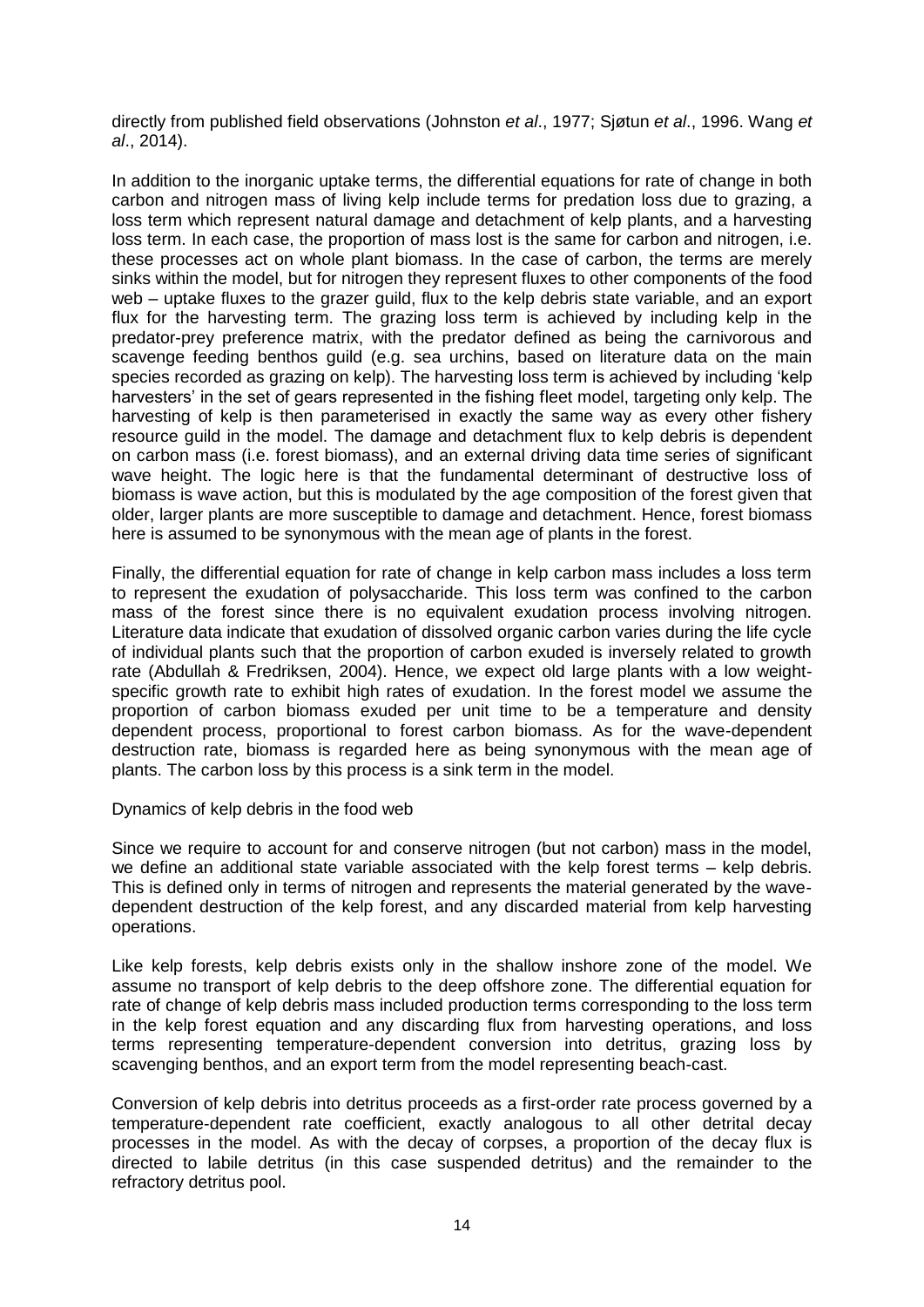Carnivorous and scavenging benthos are considered to be the only consumers of kelp debris in the food web, defined by an entry in the preference matrix.

Beach-cast – the deposition of kelp debris on the fore-shore – is a well-known phenomenon and instances of mass accumulation of washed-up material are well documented. However, there are few studies of the biomass of beach-cast or of its relation to kelp forest mass or production. One study in New Zealand (Zemke-White *et al.,* 2005) estimated that beach-cast represented 15% of annual kelp production. In the model, the flux of material from suspended kelp-debris to beach-cast is regarded as a first-order rate process proportional to time-dependent significant wave height, which is supplied as an external driving data set (the same data as are used to drive the wave and density-dependent destruction rate of living kelp forest mass). The flux to beach-cast is an export flux from the model food web.

#### Kelp forest balance equations

The rate of change of kelp forest nitrogen  $(X_N)$  given a set of *k* nitrogen nutrient types  $(N_k)$ and a set of *j* grazing predator types (*Yj*), is:

$$
\frac{dX_N}{dt} = Q_N \sum_k U_{X_N(N_k)} - \sum_j U_{Y_j(X_N)} - (W(t) \zeta X_c^2) \frac{X_N}{X_c} - H(t)X_N
$$
eqn 17

The rate of change of kelp forest carbon  $(X<sub>C</sub>)$  given a set of *j* predator types  $(Y<sub>i</sub>)$ , is:

$$
\frac{dX_C}{dt} = Q_C U_{X_C} - \sum_j U_{Y_j(X_N)} \cdot \frac{X_C}{X_N} - \varepsilon(t) X_C^2 - \left( W(t) \zeta X_C^2 \right) - H(t) X_C
$$
eqn 18

The rate of change of kelp debris (in nitrogen units only)  $(X_{DN})$  given a set of *j* grazing predator types (*Yj*), is:

$$
\frac{dX_{DN}}{dt} = \left( W(t) \zeta X_c^2 \right) \frac{X_N}{X_c} + \partial H(t) X_N - \vartheta(t) X_{DN} - \sum_j U_{Y_j(X_N)} - W(t) \omega X_{DN} \quad \text{eqn 19}
$$

- $Uv_1(v_2)$  Flux of nitrogen to a predator  $(v_1)$  from prey  $(v_2)$ .  $(v_1, v_2 =$  kelp and nutrient  $(X_N, N_k)$ or  $v_1$ ,  $v_2$  = predator and kelp  $(Y_i, X_N)$
- $Ux_c$  Flux of carbon to kelp  $(X_c)$
- 
- $Q_N$  Carbon-dependent attenuation coefficient for nitrogen uptake  $Q_C$  Nitrogen-dependent attenuation coefficient for carbon uptake *Q<sup>C</sup>* Nitrogen-dependent attenuation coefficient for carbon uptake
- *W(t)* Time-dependent significant wave height
- $\zeta$  Coefficient for density dependent destruction of forest carbon by wave action. Creates a flux to the 'macrphyte debris' class of detritus.
- *H(t)* Harvest ratio (time-dependent rate of biomass harvesting)
- *ε(t)* Temperature, and hence time-dependent coefficient for density dependent exudation loss of carbon as carbohydrate
	- $\vartheta(t)$  Temperature, and hence time-dependent coefficient for decay of kelp debris to detritus
		- $\partial$  Proportion of kelp harvest which is discarded or spilled during the harvesting process.
		- $\omega$  Scaling coefficient between significant wave height and the proportion of kelp debris washed ashore per day

Uptake flux of kelp by grazing predators  $(U_{Y_j(X_N)})$  as in the general equations.

Uptake flux of nutrient ( $k =$  nitrate or ammonia) into the kelp nitrogen pool is: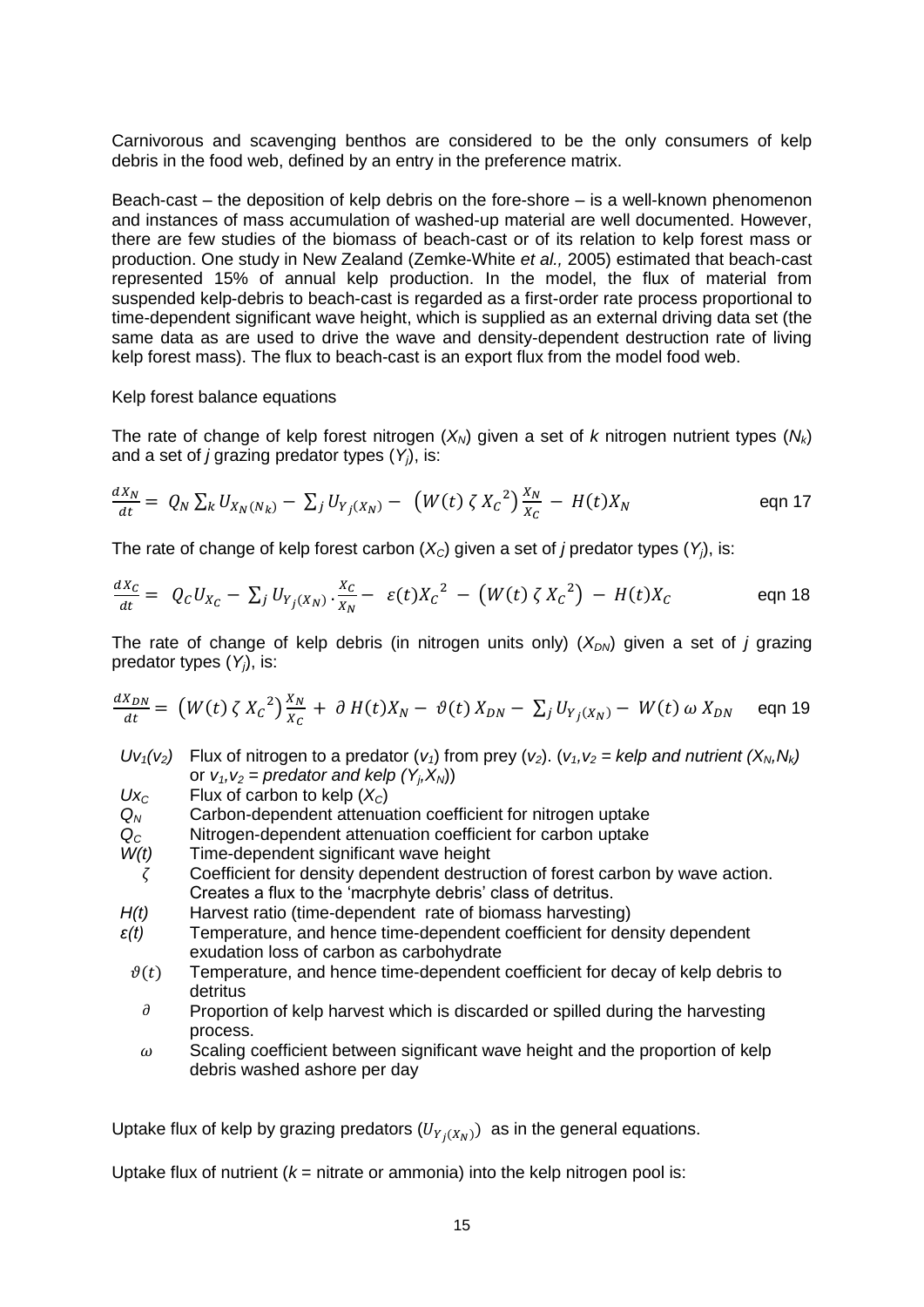$$
U_{XN,(N_k)} = \frac{X_c.N_k. \rho_{X_N(N_k)}. Umax_{X_N}}{N_k + h_{X_N}}
$$
eqn 20

Note that nitrogen uptake is dependent on kelp carbon mass (*XC*)

- $\rho_{X_N(N_k)}$  Preference of the kelp for the nutrient  $N_k$ . The sum of the preference coefficients over all nutrient classes = 1.
- $Umax_{X_N}$ Temperature-dependent maximum uptake rate of nutrient by the kelp  $X_N$  $h_{X_N}$ Half-saturation constant for uptake of nutrient by the kelp  $X_N$  (temperature independent)

Uptake flux of carbon by the kelp is:

$$
U_{X_C} = Min\left\{ (X_C \, Umax_{X_C}), \left( X_C \, Umax_{X_C} \frac{L(t) \cdot e^{-X_C S}}{L_{max}} \right) \right\}
$$
eqn 21

|           | Umax <sub>x<sub>c</sub></sub> Temperature-dependent maximum uptake rate of carbon by the kelp $X_c$ |
|-----------|-----------------------------------------------------------------------------------------------------|
| L(t)      | Time-dependent light intensity                                                                      |
| $L_{max}$ | Saturation light intensity for carbon uptake                                                        |
|           | Self-shading coefficient                                                                            |

Carbon-dependent attenuation coefficient for nitrogen uptake

$$
Q_N = \left\{0 \le \frac{1}{(\Phi_{max} - \Phi_{min})} \left(\Phi_{max} - \frac{x_N}{x_C}\right) \le 1\right\}
$$
eqn 22

Nitrogen-dependent attenuation coefficient for carbon uptake

$$
Q_C = \left\{ 0 \le \frac{1}{(\Phi_{max} - \Phi_{min})} \left( \frac{X_N}{X_C} - \Phi_{min} \right) \le 1 \right\}
$$
eqn 23

 $\Phi_{max}$  Maximum permitted ratio of kelp nitrogen : carbon molar ratio  $\Phi_{min}$  Minimum permitted ratio of kelp nitrogen : carbon molar ratio Minimum permitted ratio of kelp nitrogen : carbon molar ratio

#### **Larval stages of benthos guilds**

In the prototype model, the two guilds of benthic fauna (suspension/deposit feeders, and carnivore/scavenge feeders) were considered as homogeneous biomass guilds. In contrast, fish were resolved to pelagic larval and juvenile stages, and settled reproductive stages. The main argument for discriminating between these key life stages of fish was that they have distinctly different diet preferences and productivities. However, the same argument applies to the benthos, where the larval stages of most benthic fauna spend a brief period in the plankton (meroplankton) feeding mainly on phytoplankton and detritus in the surface waters before settling back to the seabed. To represent this important life-stage division, larval stages of benthos are implemented as state variables in StrathE2E2.

For each benthos class, between fixed dates of the year, a fixed fraction per day of biomass is transferred to a larval state variable, to represent spawning. Between later fixed dates each year a fixed fraction per day of larval biomass is transferred back to the parent benthos class to represent settlement and recruitment. Larvae consume phytoplankton and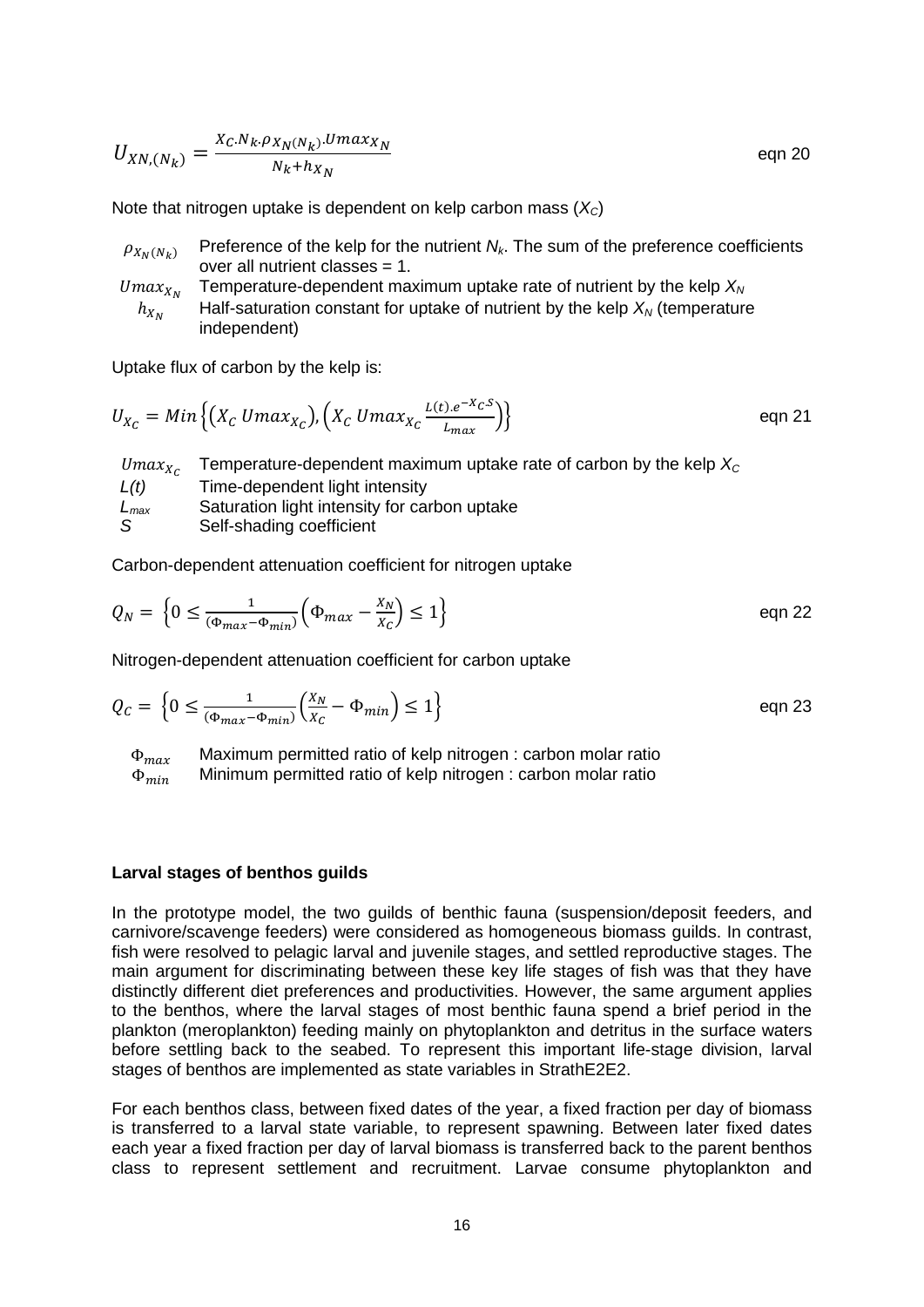suspended detritus in the upper and lower layers of the water column in proportion to the dynamic vertical distributions of these variables, and are subject to passive horizontal mixing between the inshore and offshore zones. The timings of spawning and recruitment are parameterised by reference to annual time series of meroplankton abundances in the Continuous Plankton Recorder (CPR) survey data for the North Sea (Kirby *et al.,* 2008).

### **Migratory fish**

All fish in the prototype model were assumed to be permanently resident in the geographic domain. In fact, some fish species are only seasonal visitors to regions such as might be modelled with StrathE2E2, during the course annual migrations occurring at much larger spatial scales.

The new model code contains a switch to enable or disable a migratory fish state variable. If enabled, then a time series of inward migration flux (inward mass per unit time) needs to be specified as an external driving data-set. Within the model domain, these fish feed, excrete, defecate, die, are eaten by predators, and caught by fisheries in exactly the same way as other fish, with their own set of rate parameters and dietary preferences. However, they do not reproduce by transferring biomass to a larval stage within the model. Between fixed dates, a proportion per day is exported out of the model to represent a seasonal emigration.

# **Additional ecological fluxes represented in the model**

### **Density dependent mortality rates of phytoplankton**

A quadratic mortality term was included in the balance equation for phytoplankton to caricature bloom flocculation and virus epidemics at high algal cell densities (Borlestean *et al*., 2015; Prairie & Duarte, 1996; Suttle, 1994; Tijdens *et al*., 2008).

## **The fate of carcases arising from density dependent mortality**

In the prototype model, density dependent mortality was applied to birds & mammals, adult and larvae of pelagic and demersal fish, carnivorous zooplankton, and carnivorous/scavenge feeding benthos. The flux of nutrient generated by these mortality rates was directed to seabed corpses (along with the settling flux of fishery discards). In effect, seabed corpses represent large lumps of detritus.

In extending the model, it made sense to consider whether it was appropriate to include the flux due to density dependent mortality of zooplankton and larvae in the flux to seabed corpses. More likely, the majority of this material will disintegrate or be preyed by scavengers on in the water column rather than on the seabed, though there are accounts of, for example, mass mortalities of jellyfish forming a carpet on the seabed. This is a difficult judgement, but in the new model the mortality flux from carnivorous zooplankton, fish larvae, and larvae of benthos, is diverted to suspended detritus.

### **Beddington-deAngelis uptake function for top predators**

The Holling Type-II equation (Holling, 1959) is widely used to describe the per capita uptake rate (g) of prey ( $v_2$ ) by a consumer ( $v_1$ ), in terms of a search rate (c) and a time for processing (*b*):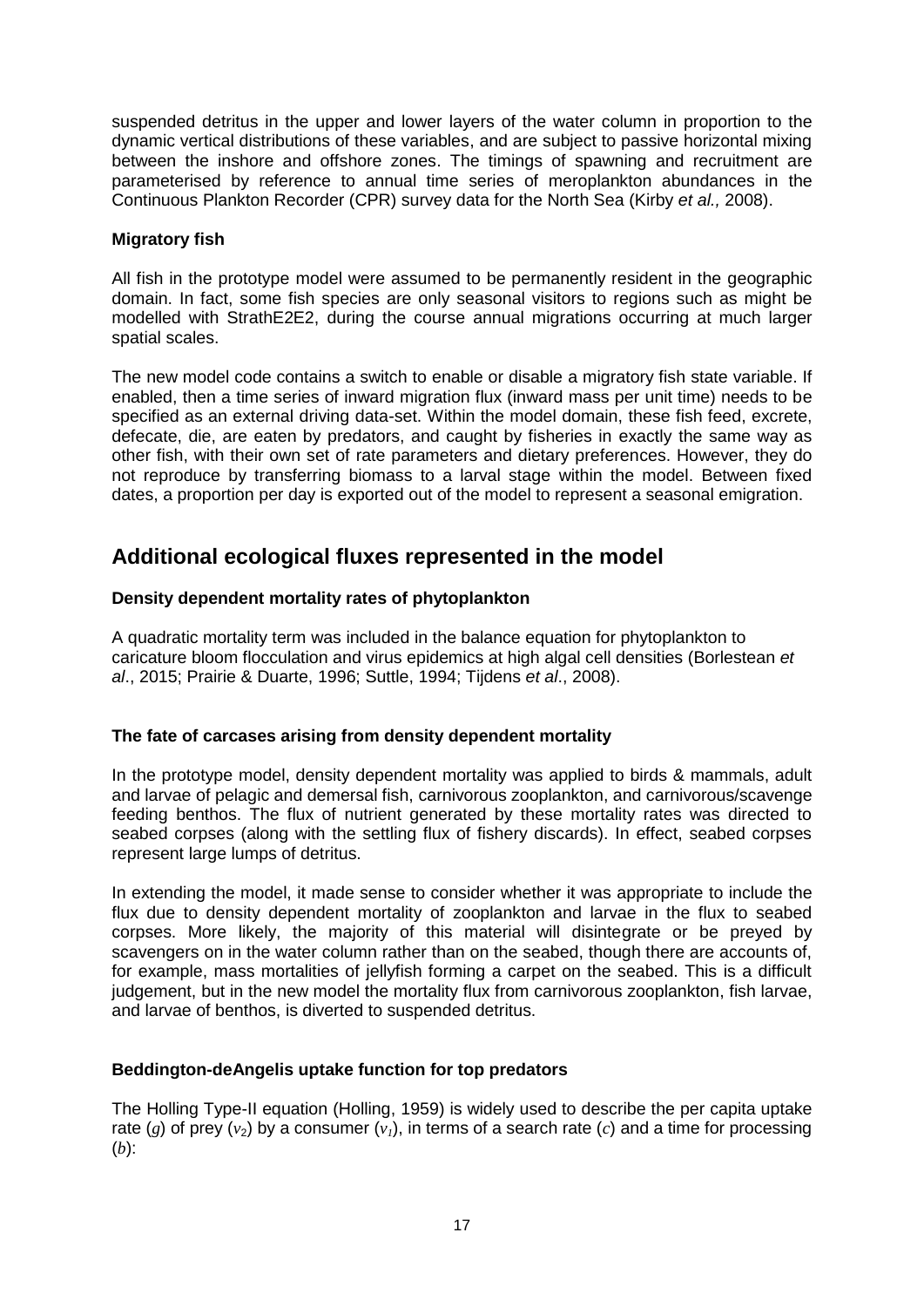eqn 24

This form can be reconfigured as the Michaelis-Menten equation in terms of a prey halfsaturation coefficient  $h = \frac{1}{a}$  $\frac{1}{c.b}$ , and a maximum per capita uptake rate by the predator  $Umax = \frac{1}{b}$  $\boldsymbol{b}$ 

 $g_{(v_1)} = \frac{c.v_2}{1+c.h}$ 

 $1+c.b.v_2$ 

$$
g_{(v_1)} = \frac{v_2 \cdot U m a x_{v_1}}{v_2 + h_{v_1}}
$$
eqn 25

Incorporating a preference term, the general equation for the flux of ingestate to a predator  $(v_i)$  from prev  $(v_i)$  is then:

$$
U_{v_1(v_2)} = \frac{v_1 \cdot v_2 \cdot \rho_{v_1(v_2)} \cdot U_{max_{v_1}}}{v_2 + h_{v_1}}
$$
eqn 26

where  $\rho_{v_1(v_2)}$  is the preference of the predator  $v_1$  for the prey class  $v_2$ . For a given predator class, the sum of the preference coefficients over all prey classes  $= 1$ . This particular form of preference coefficient is adopted because of the high degree of taxonomic aggregation in the functional guilds of the model (Heath, 2012).

In common with many other aquatic food web models (Gentleman *et al.,* 2003), the Holling Type-II / Michaelis-Menten form was used for all the predator-prey relationships in the prototype version of StrathE2E2. However, the Holling Type-II does not incorporate any regulatory mechanism and hence food chain models based solely on this function exhibit neutral stability or instability. For this reason, the StrathE2E2 model includes quadratic (density-dependent) loss terms for most trophic guilds to represent, for example, competition for an un-modelled resource (e.g. space for sessile taxa), cannibalism (intra-guild predation in the context of our model based on trophic guilds), or incidence of disease epidemics. Other authors have referred to this mathematical process as 'interference' (McCann *et al*., 1998; Polis & Holt, 1992).

An alternative to mortality regulation is to invoke consumer density-dependence of per capita uptake rate, which suppresses responsiveness by regulating the flux between prey and consumers. This model form is intended to represent sharing of resources, behavioural interference between consumers to their mutual impairment, enhanced escape reactions by prey, sheltering in refuges with increasing predator density (Hill & Weissburg, 2013), or the foraging of predators in a patchy prey environment (Anderson, 2010; Cosner *et al.,* 1999). There are many observational and experimental examples of top-down forced prey behavioural responses to predators of this type, with evidence that they lead to impacts on basal resources – and hence a *de facto* cascade effect (Griffin *et al*., 2011; Schmitz *et al*., 2004; Trussell *et al*., 2006). An established adaptation of the familiar Michaelis-Menten uptake function to confer consumer density-dependent regulation by specifying an additional parameter (γ) is the Beddington-DeAngelis equation (Beddington, 1975; DeAngelis *et al*., 1975):

$$
g_{(v_1)} = \frac{v_2 \cdot U \cdot \max_{v_1}}{v_2 + \gamma v_1 + h_{v_1}}
$$
eqn 27

In StrathE2E2 we adopt this form to represent the consumption of food by the apex predators in the model ecosystem (birds, pinnipeds and cetaceans). This is justified particularly on the grounds that, more than any other guild in the ecosystem, their foraging behaviour involves cooperative groups of individuals actively seeking out dense patches of prey.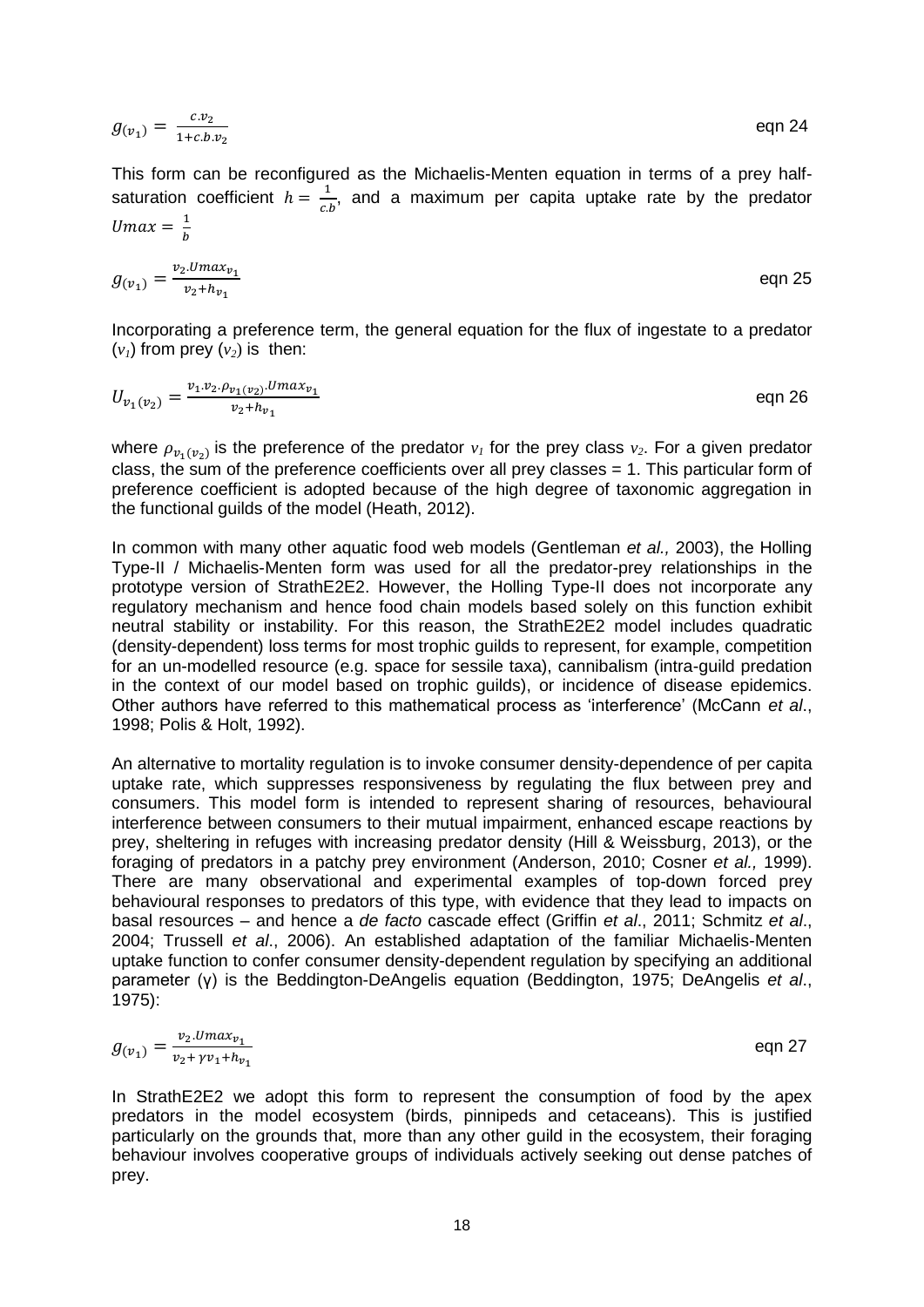### **Effects of temperature on uptake function parameters**

We expect  $Umax_{v_1}$  to be temperature-dependent since it depends only on the handling time which should decrease with temperature (so  $Umax_{v_1}$  increases). However, we expect the half saturation coefficient to have negligible temperature sensitivity since it depends upon both the search rate and the handling time and these should vary in opposite direction with temperature – search rate should increase with temperature but handling time decrease.

We represent the temperature dependency of  $Umax_{v_1}$  by a monotonic  $\mathsf{Q}_{10}$  function. The  $\mathsf{Q}_{10}$ is appropriate for individual species only within their normal temperature range of occurrence; over a wider range the response is typically dome-shaped with declining uptake rates at higher temperatures. However, the model guilds are an adaptive assemblage of species each with different temperature tolerances, so the collective response is not necessarily dome shaped until physiologically damaging temperatures are encountered.

### **Temperature dependent metabolism of top-predators**

For ectothermic plankton, benthos and fish it is clear that background metabolic rates generally scale positively with temperature and a  $Q_{10}$  relationship is a reasonable approximation. However, this is not the case for endothermic birds and mammals where metabolic costs scale inversely with temperature (Boyd, 2002; Butler, 2004; Butler & Jones, 1997; Fish, 2000). In the prototype model, neither maximum uptake rate nor background metabolic rates of top predators were subject to temperature dependence. In reality, for endothermic birds and mammals which require to maintain activity at low temperatures, background metabolic rates are inversely related to temperature. This is in contrast to fish and invertebrates where metabolic rates are directly related to temperature. In StrathE2E2, an inverse  $Q_{10}$  function is parameterised for birds and mammals to generate ~50% reduction in metabolic rate for a 7.5°C increase in temperature, mimicking the temperature response in cormorants (Enstipp *et al.,* 2006).

# **Active migrations**

Spatially resolved models which include fish and top predators must address the role of active migrations. Some models treat movement as a non-dynamic or 'clockwork' datadriven process, but this is clearly limiting for scenario experiments which aim to explore the properties of the system outside the envelope of observed driving conditions. Movement fundamentally affects regionally-integrated encounter rates between predators and their prey, and hence productivity (Nathan *et al*., 2008), so needs to be modelled as a dynamic property. However, the motivations for active migrations are many and complex, including time and state-dependent interplays between the feeding, need-to-breed, predator avoidance and environmental tolerances, which are very poorly understood (Berdahl *et al*., 2016). Individual based methods are an attractive modelling option, but are computationally costly and complicated to integrate with eulerian representations of lower trophic levels (Kay *et al*., 2017).

As a first order approximation we can assume that active predators are at least motivated by feeding, and are monitoring their environment in an attempt to optimise their distribution in relation to preference-weighted prey concentrations. We achieve this in the model by adopting a ratio-dependent behaviour scheme in which the grazer population attempts to maintain a spatially uniform value of the ratio of their own concentration to the preferenceweighted concentration of their prey. The implication of this is that, by means of short-time scale processes such as random searching or diel vertical migrations which are not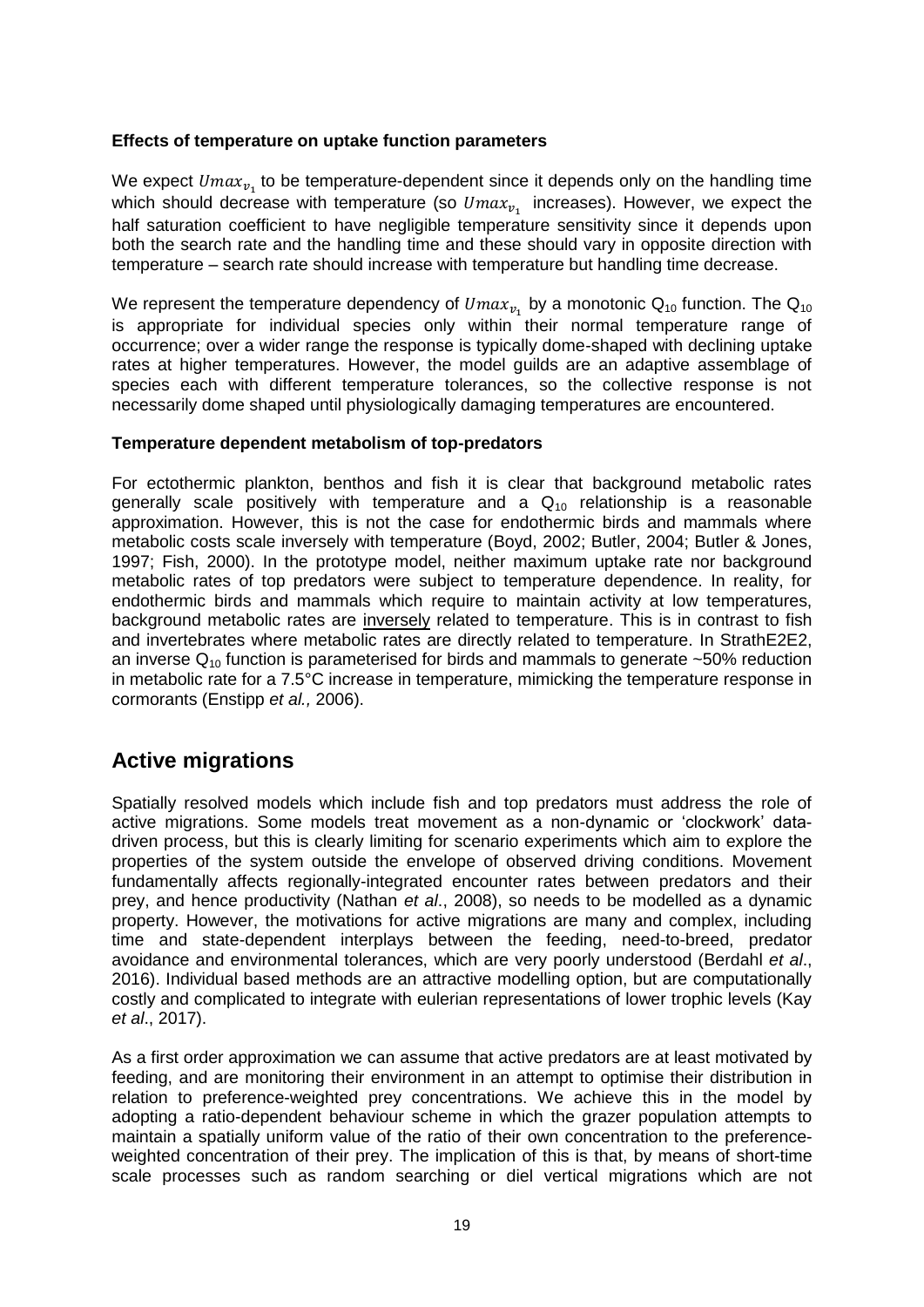represented in the model, the grazers are able to monitor concentration gradients in both their prey and their conspecifics, and distribute themselves accordingly (Berdahl *et al*., 2016). Ratio-dependent behaviour such as this has been widely adopted in ecological models to represent the distribution of grazers (Anderson, 2010; Arditi & Ginzburg, 1989, 2012; Cosner *et al*., 1999). The methodology for implementing ratio-dependent migrations was different for the vertical and horizontal dimensions.

### **Vertical migrations**

Omnivorous and carnivorous zooplankton, and the planktonic larvae of fish and benthos were assumed to undertake vertical migrations but to be entirely passive in the horizontal. They were represented in the model by depth integrated populations in each horizontal spatial zone. In the offshore zone this meant that we needed to make some assumptions about vertical distributions between the upper and lower layers of the water column, since the phytoplankton and detritus prey for some of these guilds were explicitly modelled in each depth layer. Grazer vertical distributions also determined the proportional allocation of excretion outputs to depth layers, and only the fraction in the upper layer was eligible for passive mixing exchange with the horizontally connected inshore zone.

We assumed that at daily time scales the populations of these grazers were able to continuously maintain a vertically uniform ratio of their own biomass to their preferenceweighted prey concentration. This meant that their vertical distribution was defined to be proportional to that of their prey.

### **Horizontal migrations**

Planktivorous, demersal and migratory fish, and birds and mammals, were assumed to be capable of active horizontal movements, completely independent of hydrodynamics. Given the spatial scale of the horizontal compartments in the model, the time-scales for active horizontal redistributions of biomass were assumed to be longer than the intrinsic daily resolution. Hence, the migrations of these guilds needed to be represented as directed rate processes (horizontal fluxes between spatial compartments) rather than being bound to the distributions of prey as for the vertical migrators.

For each migrating guild, the flux of biomass between spatial compartments was parameterised to be proportional to the horizontal gradient of prey-to-predator biomass ratio, so that predators migrated towards the zone where the prey-predator biomass ratio was highest. As for the vertical migrators, prey density was estimated as the preference-weighted sum over all prey guilds for each predator.

The gradient in prey : predator density ratio  $(R<sub>y</sub>)$  is given by:

$$
R_Y = ln\left(\frac{\frac{\sum_i (pref_i x_{i,offshore})}{\sum_i (pref_i x_{i,inshore})}}{\frac{\sum_i (pref_i x_{i,inshore})}{\sum_i (pref_i x_{i,inshore})}}\right)
$$

) eqn 28

where  $X_{i,offshore}$  and  $X_{i,inshore}$  are the concentrations (mMN.m<sup>-2</sup>) of the prey guild *i* in the offshore and inshore zones respectively, and  $Y_{\text{offshore}}$  and  $Y_{\text{inshore}}$  are the corresponding concentrations of the predator, and *pref<sup>i</sup>* is the preference of the predator *Y* for each prey type *i*. Then, the directed migration fluxes (mMN.m<sup>-2</sup>.d<sup>-1</sup>) from the offshore to the inshore zone (*MY,offshore-inshore*), and conversely from the inshore to the offshore zone (*MY,inshore-offshore*) are given by: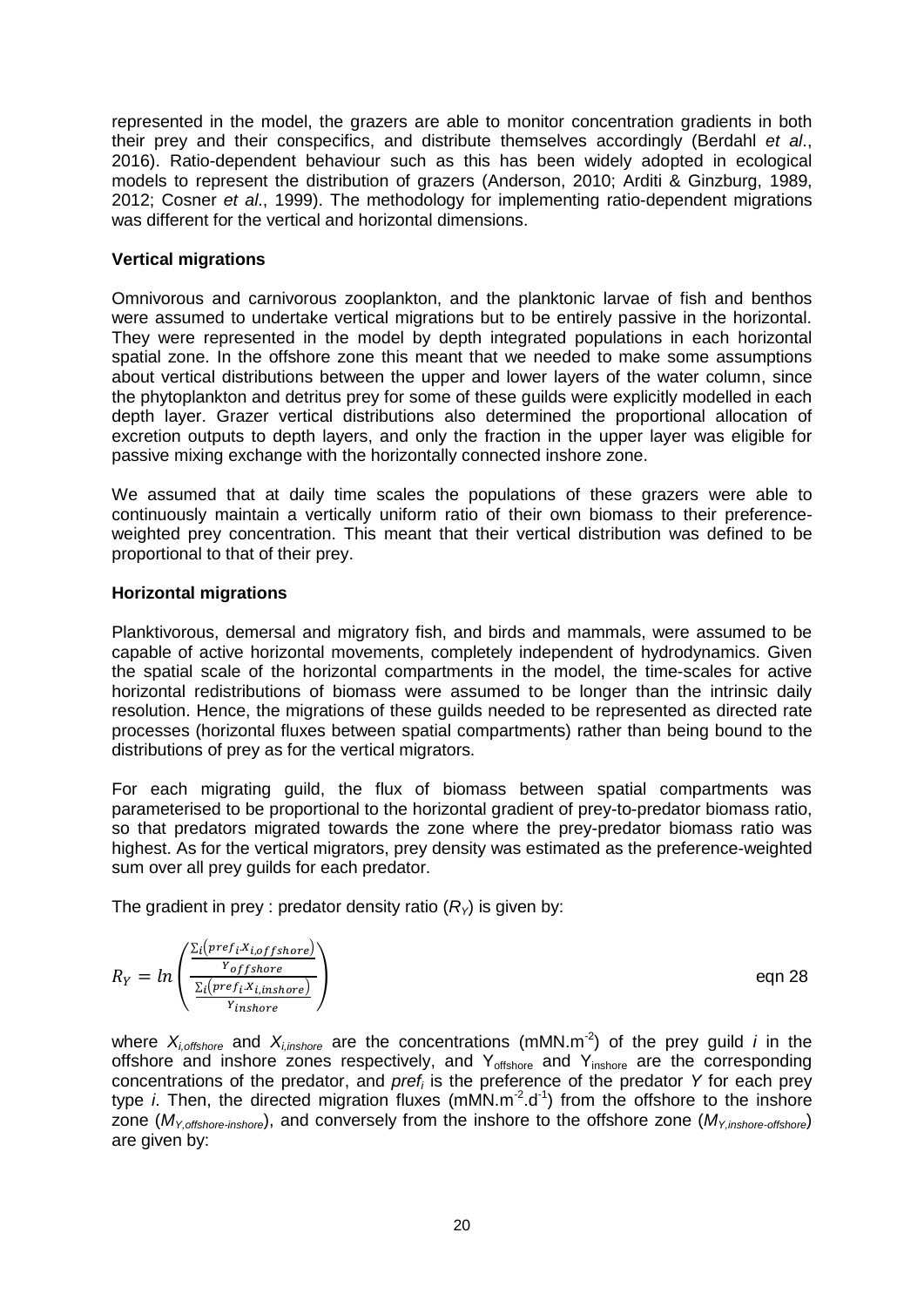$$
M_{Y,offshore-inshere} = \begin{cases} Y_{offshore} \cdot k_Y \cdot R^2, & R < 0 \\ 0 & otherwise \end{cases}
$$
eqn 29  

$$
M_{Y,inshore-offshore} = \begin{cases} Y_{inshore} \cdot k_Y \cdot R^2, & R > 0 \\ 0 & otherwise \end{cases}
$$
eqn 30

where  $k_Y$  is a predator-specific scaling coefficient.

## **Parameterising the proportion of resource guild biomass which is accessible to fishing gears**

The prototype version of the ecology model assumed that all of the biomass of each fishery resource guild was accessible to fishing gears. For the pelagic and demersal fish guilds this was clearly a simplification, but defensible since the biomass of species which appear in scientific surveys but not in commercial catches is only a small fraction of the total. However, this was plainly not the case for the benthos, carnivorous zooplankton or bird and mammal guilds. Here, the species targeted or accidentally caught by fisheries constitute only a small fraction of the functional guild biomass. For example, harvested bivalves represent only a very small proportion of all filter and deposit feeding benthos. This meant that a) harvest rates required to generate realistic catches from the whole guild were orders of magnitude lower than those deduced from assessments of the target species themselves and, b) in principle the entire functional guild could be harvested to extinction in the model whilst this could never happen in practice.

In StrathE2E2, rather than explicitly modelling the biomass of harvested and non-harvested guilds as separate state variables thereby incurring many additional parameters, we specify two additional terms for each resource guild to parameterise the proportion of biomass accessible to the fisheries. First, we define a threshold of biomass density ( $m<sup>2</sup>$ ) below which none is accessible to the fishery. This would represent a situation where all the species within a guild which are targeted by fishing had been exhausted, or where a proportion of the harvestable stock lives in an area which is inaccessible to fishing gears. Second, we define a maximum proportion of the guild biomass which is potentially accessible to fishing in an unfished system. The accessible proportion is represented as increasing asymptotically towards this maximum as biomass increases beyond the threshold. For the benthos and carnivorous zooplankton guilds in the new model, we expect the threshold values to represent a high proportion of typical guild biomass, and the maximum accessible fraction to be relatively small. For the fish guilds, we expect a low threshold and a high maximum proportion.

For fish guilds in the North Sea demonstration model for example, values of the biomass threshold parameters were estimated from the catch per unit swept area in research vessel trawl surveys, of species which were not represented in the commercial catch records. For the benthos guilds, the biomass threshold was estimated from the ICES North Sea Benthos Survey data, excluding the commercially exploited species. For the carnivorous zooplankton guild the biomass threshold was taken to be the minimum annual average biomass density estimated by the Continuous Plankton Recorder Surveys, which does not record any catches of squid. For each guild, the maximum accessible fraction (*pmax*) was treated as a fitting parameter in the model. The form of the relationship in each case was: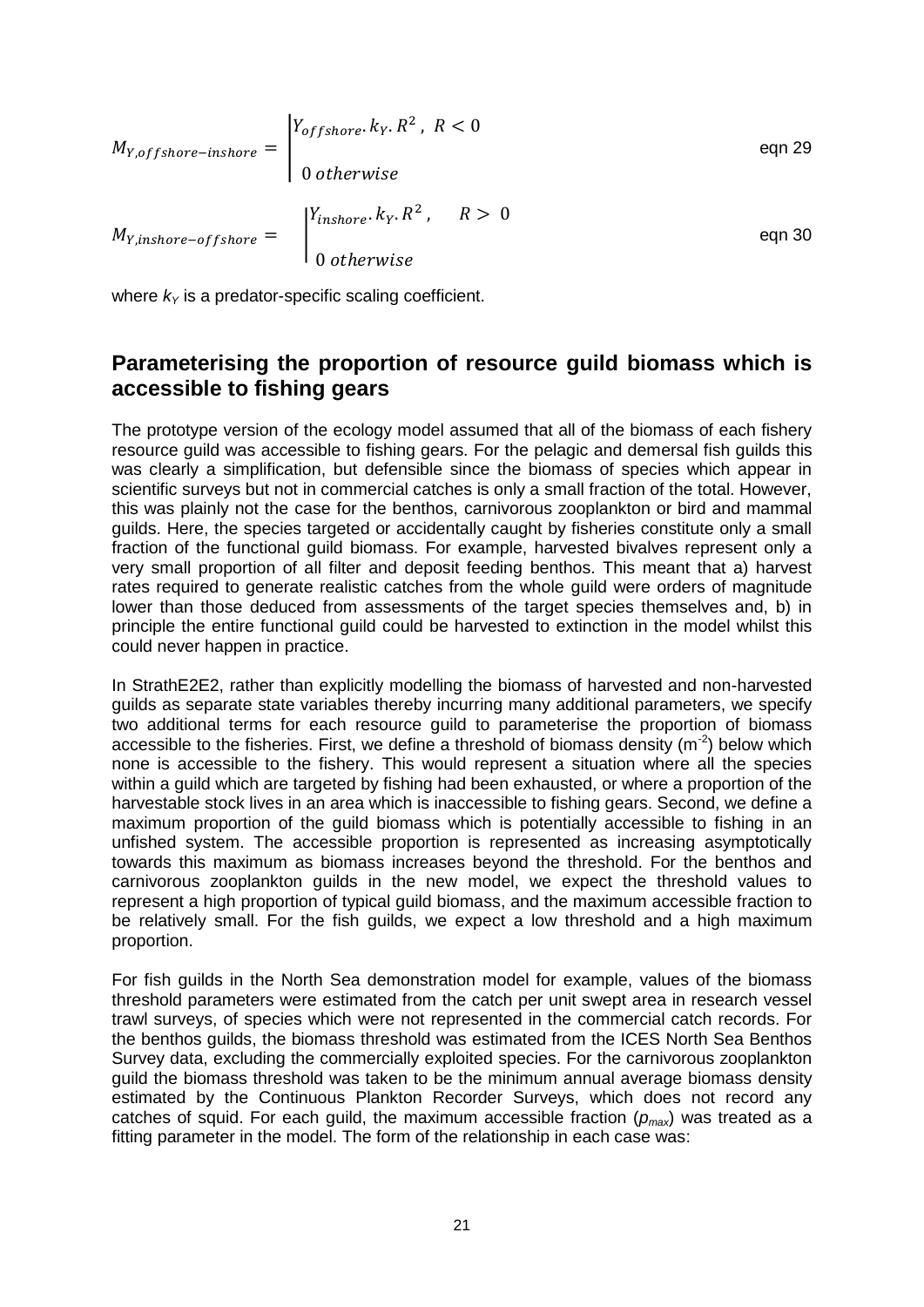$$
p(w) = max \left\{ 0, \left( p_{max} \cdot \left( 1 - \frac{a_w B_{lim}}{B(w)} \right) \right) \right\}
$$
 eqn 31

or

$$
B(w)_{harvestable} = p(w) \cdot B(W) = max \Big\{ 0, \Big( p_{max} \cdot (B(w) - (a_w \cdot B_{lim})) \Big) \Big\}
$$
 eqn 32

where *p(w)* is the fraction of guild biomass accessible to the fishery in zone *w* of area *aw*,  $B(w)$  is the guild biomass in the zone,  $B_{lim}$  is the threshold biomass density (m<sup>-2</sup>) below which there is no harvestable fraction remaining, and *B(w)harvestable* is the biomass available to the fishery.

## **References**

- Abdullah, M.I. & Fredriksen, S. (2004). Production, respiration and exudation of dissolved organic matter by the kelp *Laminaria hyperborea* along the west coast of Norway*. Journal of the Marine Biological Association of the UK*, 84, 887-894.
- Aldridge, J., van de Molen, J. & Forster, R. (2012). Wider ecological implications of macroalgae cultivation. The Crown Estate, 95 pp.
- Anderson, J.J. (2010). Ratio- and predator-dependent functional forms for predators optimally foraging in patches. *American Naturalist*, **175**, 240-249.
- Arditi, R. & Ginzburg, L.R. (1989). Coupling in predator-prey dynamics: ratio dependence. *Journal of Theoretical Biology*, **139**, 311-326.
- Arditi, R. & Ginzburg, L.R. (2012). *How species interact: altering the standard view on trophic ecology*. Oxford University Press, NY, 204pp.
- Arndt, S., Jørgensen, B.B., LaRowe, D.E., Middelburg, J.J., Pancost, R.D. & Regnier, P. (2013). Quantifying the degradation of organic matter in marine sediments: A review and synthesis. *Earth Science Reviews,* **123**, 53-86.
- Beddington, J.R. (1975). Mutual interference between parasites or predators and its effect on searching efficiency. *Journal of Animal Ecology*, **51**, 331-340.
- Berdahl, A., van Leeuwen, A., Levin, A.A. & Torney, C.J. (2016). Collective behaviour as a driver of critical transitions in migratory populations. *Movement Ecology*, **4**, 18, 1-12.
- Billen, C. (1982). Modelling the processes of organic matter degradation and nutrient recycling in sedimentary systems. In D.B. Nedwell and C.M. Browm (eds) *Sediment Microbiology*, Academic Press, London, pp 15-52.
- Borlestean, A., Frost, P.C. & Murray, D.L. (2015). A mechanistic analysis of density dependence in algal population dynamics. *Frontiers in Ecology and Evolution, 3:37, 1-9. doi: 10.3389/fevo.2015.00037*
- Boyd, I.L. (2002). Estimating food consumption of marine predators: Antarctic fur seals and macaroni penguins. *Journal of Applied. Ecology,* **39**, 103-119.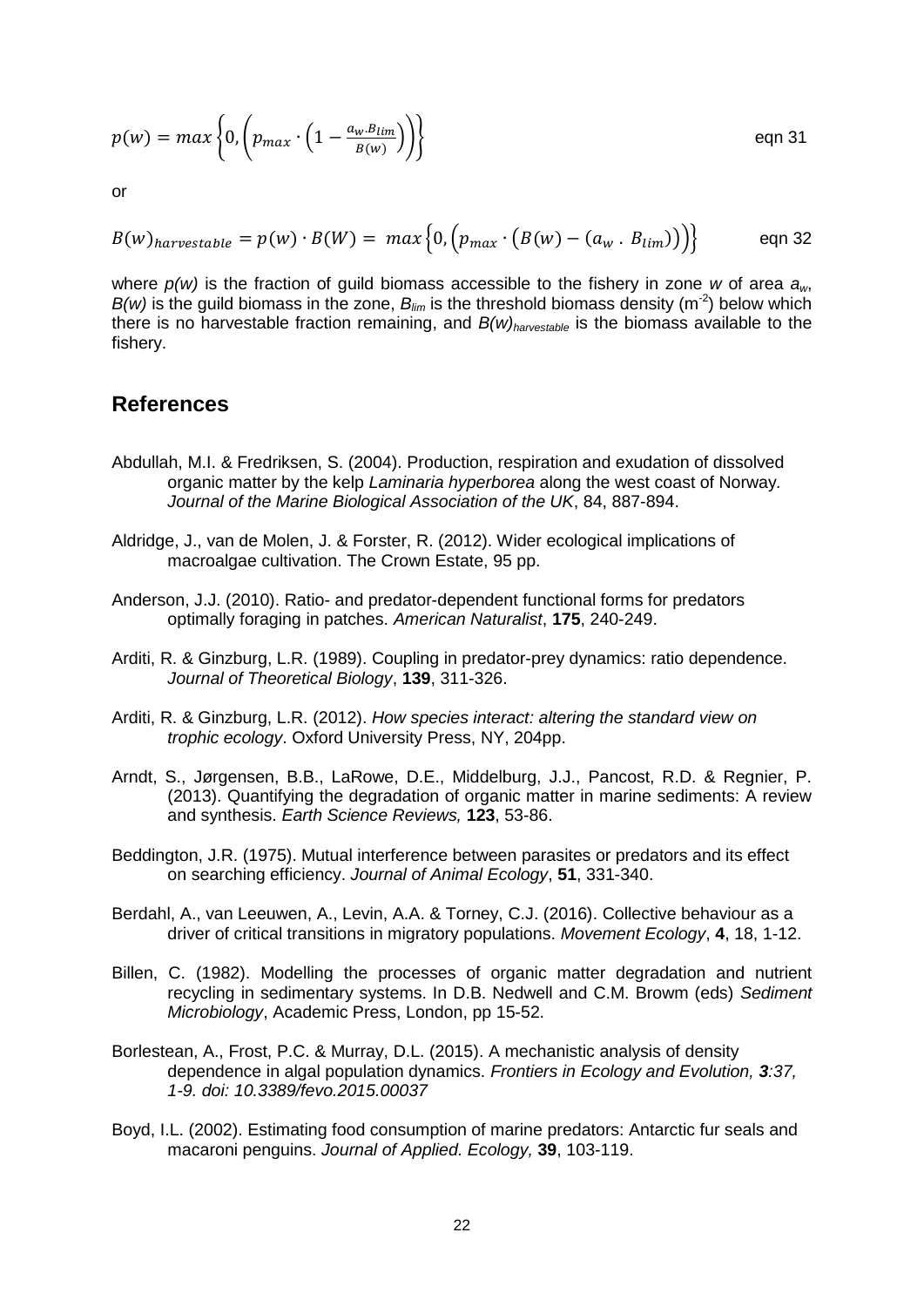- Broch, O.J. & Slagstad, D. (2012). Modelling seasonal growth and composition of the kelp *Saccharina latissimi*. Journal of. Applied Phycology 24, 759-776.
- Butler, P.J. (2004). Metabolic regulation in diving birds and mammals. *Respiration, Physiology and Neurobiology,* **141**, 297-315.
- Butler, P.J. & Jones, D.R. (1997). The physiology of diving of birds and mammals. *Physiology Reviews,* **77**, 837-899.
- Canfield, D.E. (1994). Factors influencing organic carbon preservation in marine sediments. *Chemical Geology*, **114**, 315-329.
- Cosner, C., DeAngelis, D.L., Ault, J.S. & Olson, D.B. (1999). Effects of spatial groupings on the functional response of predators. *Theoretical Population Biology*, **56**, 65-75.
- DeAngelis, D.L., Goldstein, R.A. & O'Neill, R.V. (1975). A model for trophic interaction. *Ecology*, **56**, 881–892.
- Enstipp, M.R., Grémillet, D. & Jones, D.R. (2006). The effects of depth, temperature and food ingestion on the foraging energetics of a diving endotherm, the double-crested cormorant (*Phalacrocorax auritus*). *Journal of Experimental Biology,* **209**, 845-859.
- Fish, E.F. (2000). Biomechanics and energetics in aquatic and semiaquatic mammals: platypus to whale. *Physiological and. Biochemical Zoology,* **73**, 683-698.
- Gentleman, W., Leising, A., Frost, B., Strom, S. & Murray, J. (2003). Functional responses for zooplankton feeding on multiple resources: a review of assumptions and biological dynamics. *Deep Sea Res. II*, **50**, 2847–2875.
- Griffin, J.N., Butler, J., Soomdat, N.N., Brun, K.E., Chejanovski, Z.A. & Silliman, B.R. (2011) Top predators suppress rather than facilitate plants in a trait-mediated tri-trophic cascade. *Biology Letters,* **7**, 5710-5713.
- Heath, M.R. (2012). Ecosystem limits to food web fluxes and fisheries yields in the North Sea simulated with an end-to-end food web model. *Progress in Oceanography* (Special issue: End-to-end modelling: Towards Comparative Analysis of Marine Ecosystem Organisation), **102**, 42-66.
- Hill, J.M. & Weissburg, M.J. (2013). Predator biomass determines the magnitude of nonconsumptive effects (NCEs) in both laboratory and field environments. *Oecologia*, **172**, 79-91.
- Holling, C.S. (1959). Some characteristics of simple types of predation and parasitism*. Canadian. Entomologist*, **91,** 385-389.
- Johnston, C.S., Jones, R.G. & Hunt, R.D. (1977). A seasonal carbon budget for a laminarian population in a Scottish sea-loch*. Helgoländer wissenschaftliche Meeresuntersuchungen* 30, 527-545.
- Kirby, R.R., Beaugrand, G. & Lindley, J.A. (2008). Climate-induced effects on the meroplankton and the benthic-pelagic ecology of the North Sea. *Limnology and Oceanography*, **53**, 1805-1815.
- McCann, K.S., Hastings, A. & Strong, D.R. (1998). Trophic cascades and trophic trickles in pelagic food webs. *Proceedings of the Royal Society of London B,* **265**, 205-209.